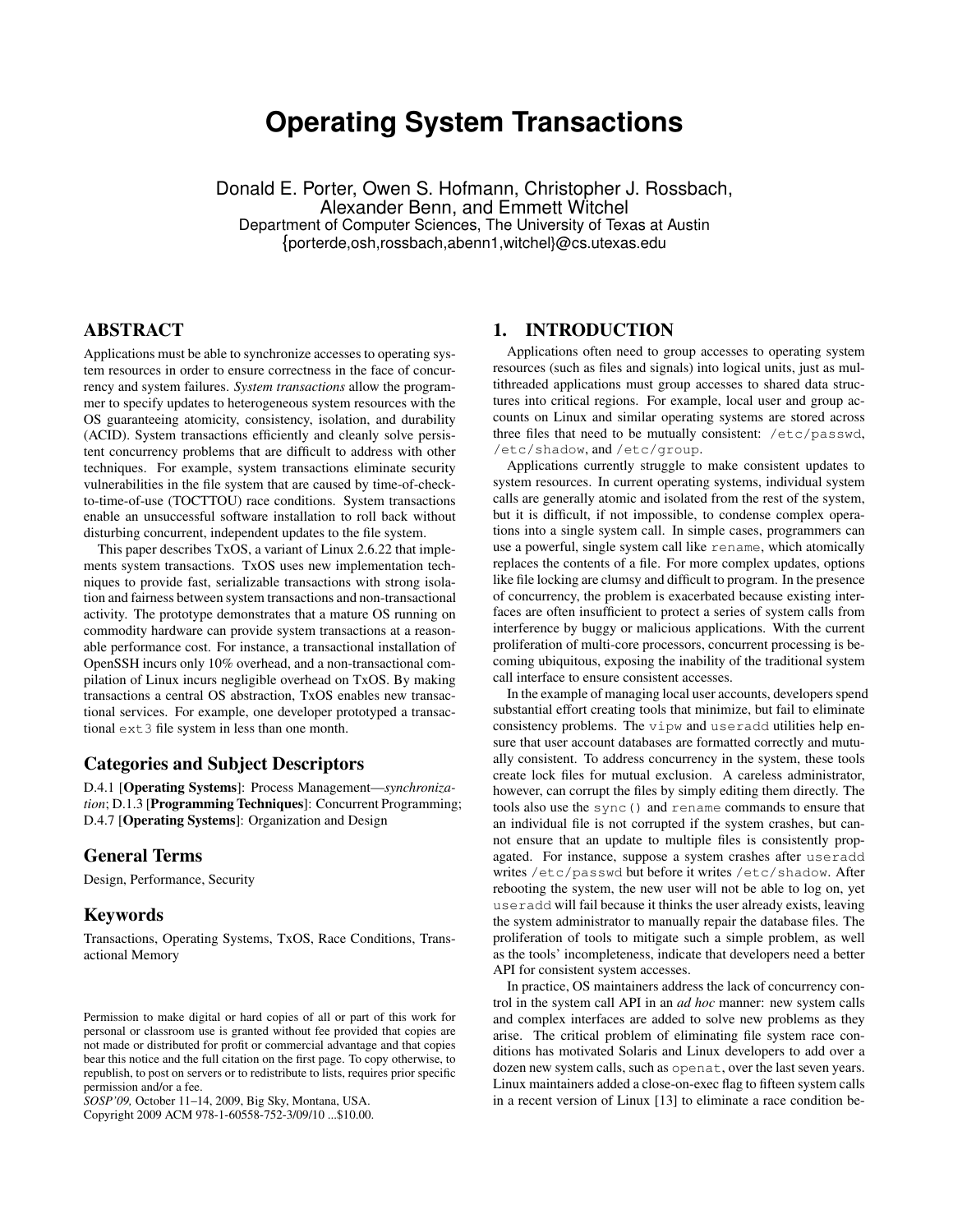tween calls to open and fcntl. Individual file systems have introduced new operations to address consistency needs: the Google File System supports atomic append operations [16], while Windows recently adopted support for transactions in NTFS and the Windows registry [44]. Users should not be required to lobby OS developers for new system calls and file system features to meet their concurrent programming needs. Why not allow users to solve their own problems by supporting composition of multiple system calls into arbitrary atomic and isolated units?

This paper proposes *system transactions* to allow programmers to group accesses to system resources into logical units, which execute with atomicity, consistency, isolation, and durability (ACID). System transactions are easy to use: code regions with consistency constraints are enclosed within the system calls, sys\_xbegin() and sys\_xend(). The user can abort an in-progress transaction with sys\_xabort(). Placing system calls within a transaction alters the semantics of when and how their results are published to the rest of the system. Outside of a transaction, actions on system resources are visible as soon as the relevant internal kernel locks are released. Within a transaction, all accesses are kept isolated until commit time, when they are atomically published to the rest of the system. System transactions provide a simple and powerful way for applications to express consistency requirements for concurrent operations to the OS.

This paper describes an implementation of system transactions on Linux called TxOS, which provides transactional semantics for OS resources, including the file system, memory management, signals, and process creation. To efficiently provide strong guarantees, the TxOS implementation redesigns several key OS data structures and internal subsystem interfaces. By making transactions a core OS abstraction, TxOS enables user and OS developers to create powerful applications and services. For example, given an initial implementation of TxOS, a single developer needed less than a month to prototype a transactional  $ext{ext3}$  file system.

This paper makes two primary contributions. First, it describes a new approach to OS implementation that supports efficient transactions on commodity hardware with strong atomicity and isolation guarantees. Secondly, it demonstrates a prototype implementation of system transactions (TxOS) whose strong guarantees and good performance enable new solutions to systems problems such as:

- 1. Eliminating security vulnerabilities exploited by file system race conditions.
- 2. Rolling back an unsuccessful software install or upgrade without disturbing concurrent, unrelated updates. A transactional dpkg install adds only 10% overhead for this increase in safety.
- 3. Providing a lightweight alternative to a database for concurrency management and crash consistency, yielding simpler application code and system administration. Replacing Berkeley DB with flat files and system transactions as the storage back-end for the OpenLDAP directory service improves performance on write-mostly workloads by 2–4×.
- 4. Allowing user-level transactional programs to make system calls during a transaction.

The remainder of the paper is structured as follows. Section 2 provides motivating use-cases for system transactions and Section 3 describes programming with system transactions and their implementation in TxOS. Section 4 describes the design of TxOS, Section 5 provides kernel implementation details, and Section 6 describes how certain key subsystems provide transactional semantics. Section 7 measures the performance overhead of system transactions and evaluates TxOS in a number of application case studies. Section 8 positions TxOS in related work and Section 9 concludes.

# 2. MOTIVATING EXAMPLES

A range of seemingly unrelated application limitations share a root cause—the lack of a general mechanism to ensure consistent access to system resources. This section reviews two common application consistency problems and how system transactions remedy those problems. System transactions allow software installations to recover from failures without disrupting concurrent, independent updates to the file system. System transactions also eliminate race conditions inherent in the file system API, which can be exploited to undermine security.

# 2.1 Software installation or upgrade

Installing new software or software patches is an increasingly common system activity as time to market pressures and good network connectivity combine to make software updates frequent for users. Yet software upgrade remains a dangerous activity. For example, Microsoft recalled a prerequisite patch for Vista service pack 1 because it caused an endless cycle of boots and reboots [28]. More generally, a partial upgrade can leave a system in an unusable state.

Current systems are adopting solutions that mitigate these problems, but each has its own drawbacks. Microsoft Windows and other systems provide a checkpoint-based solution to the software update problem. Users can take a checkpoint of disk state before they install software: if something goes wrong, they roll back to the checkpoint. Windows checkpoints certain key structures, like the registry and some system files [30]. Other systems, like ZFS's apt-clone, checkpoint the entire file system. If the software installation fails, the system restores the pre-installation file system image, erasing file system updates that are concurrent but independent from the software installation. Partial checkpointing mitigates this problem, but loses the ability to recover from application installations that corrupt files not checkpointed by the system. Moreover, the user or the system must create and manage the disk-based checkpoints to make sure a valid image is always available. Finally, if a bad installation affects volatile system state, errant programs can corrupt files unrelated to the failed installation. Collectively, these problems severely decrease the usability of checkpoint-based solutions.

System transactions provide a simple interface to address these software installation problems. A user executes the software installation or update within a transaction, which isolates the rest of the system until the installation successfully completes. If the installation or upgrade needs to be rolled back, independent updates made concurrently remain undisturbed.

### 2.2 Eliminating races for security

Figure 1 depicts a scenario in which an application wants to make a single, consistent update to the file system by checking the access permissions of a file and conditionally writing it. Common in setuid programs, this pattern is the source of a major and persistent security problem in modern operating systems. An attacker can change the file system name space using symbolic links between the victim's access control check and the file open, perhaps tricking a setuid program into overwriting a sensitive system file, like the password database. The OS API provides no way for the application to tell the operating system that it needs a consistent view of the file system's name space.

Although most common in the file system, system API races, or time-of-check-to-time-of-use (TOCTTOU) races, can be exploited in other OS resources. Local sockets used for IPC are vulnerable to a similar race between creation and connection. Versions of OpenSSH before 1.2.17 suffered from a socket race exploit that al-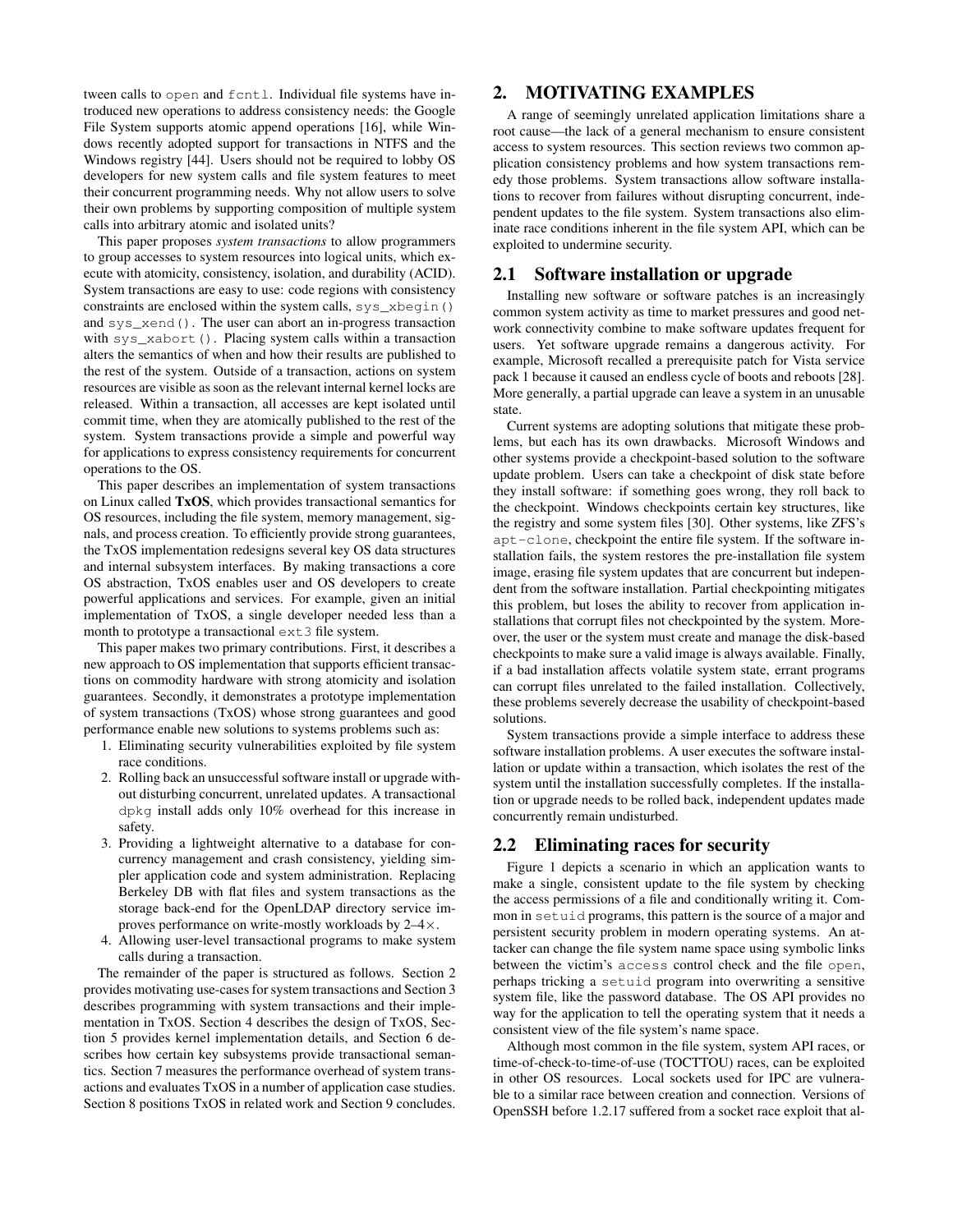```
Victim Attacker
if(access('foo')){
                   symlink('secret','foo');
  fd=open('foo');
 write(fd,...);
  ...
}
   Victim Attacker
                   symlink('secret','foo');
sys_xbegin();
if(access('foo')){
 fd=open('foo');
```
... sys\_xend(); symlink('secret','foo');

write $(fd, \ldots)$ ;

}

Figure 1: An example of a TOCTTOU attack, followed by an example that eliminates the race using system transactions. The attacker's symlink is serialized (ordered) either before or after the transaction, and the attacker cannot see partial updates from the victim's transaction, such as changes to atime.

lowed a user to steal another's credentials [1]; the Plash sandboxing system suffers a similar vulnerability [2]. Zalewski demonstrates how races in signal handlers can be used to crack applications, including sendmail, screen, and wu-ftpd [57].

While TOCTTOU vulnerabilities are conceptually simple, they pervade deployed software and are difficult to eliminate. At the time of writing, a search of the U.S. national vulnerability database for the term "symlink attack" yields over 600 hits [37]. Further, recent work by Cai et al. [7] exploits fundamental flaws to defeat two major classes of TOCTTOU countermeasures: dynamic race detectors in the kernel [53] and probabilistic user-space race detectors [52]. This continuous arms race of measure and countermeasure suggests that TOCTTOU attacks can be eliminated only by changing the API.

In practice, such races are addressed with ad hoc extension of the system API. Linux has added a new close-on-exec flag to fifteen different system calls to eliminate a race condition between calls to open and fcntl. Tsafrir et al. [51] demonstrate how programmers can use the *openat()* family of system calls to construct deterministic countermeasures for many races by traversing the directory tree and checking user permissions in the application. However, these techniques cannot protect against all races without even more API extensions. In particular, they are incompatible with the O\_CREAT flag to open that is used to prevent exploits on temporary file creation [9].

Fixing race conditions as they arise is not an effective long-term strategy. Complicating the API in the name of security is risky: code complexity is often the enemy of code security [4]. Because system transactions provide deterministic safety guarantees and a natural programming model, they are an easy-to-use, general mechanism that eliminates API race conditions.

# 3. OVERVIEW

System transactions are designed to provide programmers with a natural abstraction for ensuring consistent access to system resources. This section describes the API, semantics, and behavior of system transactions, followed by an overview of how system transactions are supported in TxOS, our prototype implementation of system transactions within Linux.

# 3.1 System transactions

System transactions provide ACID semantics for updates to OS resources, such as files, pipes, and signals. In this programming model, both transactional and non-transactional system calls may access the same system state; the OS is responsible for ensuring that these accesses are correctly serialized and contention is arbitrated fairly. The interface for system transactions is intuitive and simple, allowing a programmer to wrap a block of unmodified code in a transaction simply by adding sys\_xbegin()and sys\_xend().

# *3.1.1 System transaction semantics*

System transactions share several properties developers are likely familiar with from database transactions. System transactions are serializable and recoverable. Reads are only allowed to committed data and are repeatable, which corresponds to the highest database isolation level (level 3 [18]). Transactions are atomic (the system can always roll back to a pre-transaction state) and durable (transaction results, once committed, survive system crashes).

To ensure isolation, the kernel enforces the invariant that a kernel object may only have one writer at a time, excepting containers, which allow multiple writers to disjoint entries. Two concurrent system transactions cannot both successfully commit if they access the same kernel objects and at least one of the accesses is a write. Such transactions are said to conflict and the system will detect the conflict and abort one of the transactions. Non-transactional updates to objects read or written by an active system transaction are also prevented by the system. Either the system suspends the nontransactional work before the update, or it aborts the transaction. By preventing conflicting accesses to the same kernel object, the system provides conflict serializability, which is commonly used to enforce serializability efficiently.

System transactions make durability optional because durability often increases transaction commit latency and the programmer does not always need it. The increased commit latency comes from flushing data to a slow block storage device, like a disk. Eliminating the TOCTTOU race in the file system namespace is an example of a system transaction that does not require durability. Durability for system transactions in TxOS is under the control of the programmer, using a flag to sys\_xbegin()(Table 2).

Each kernel thread may execute a system transaction. Transactional updates are isolated from all other kernel threads, including threads in different processes. We call a kernel thread executing a system transaction a transactional kernel thread.

# *3.1.2 Interaction of transactional and non-transactional threads*

The OS serializes system transactions and non-transactional system calls, providing the strongest guarantees and most intuitive semantics [18] to the programmer. The serialization of transactional and non-transactional updates to the same resources is called strong isolation [5]. Previous OS transaction designs have left the interaction of transactions with non-transactional activity semantically murky. Intuitive semantics for mixing transactional and nontransactional access to the same resources is crucial to maintaining a simple interface to system resources. Strong isolation prevents unexpected behavior due to non-transactional and transactional applications accessing the same system resources.

The presence of system transactions does not change the behavior of non-transactional activity in the underlying operating system. While most system calls are already isolated and atomic, there are important exceptions. For example, Linux does not serialize read with write. On an OS with system transactions, non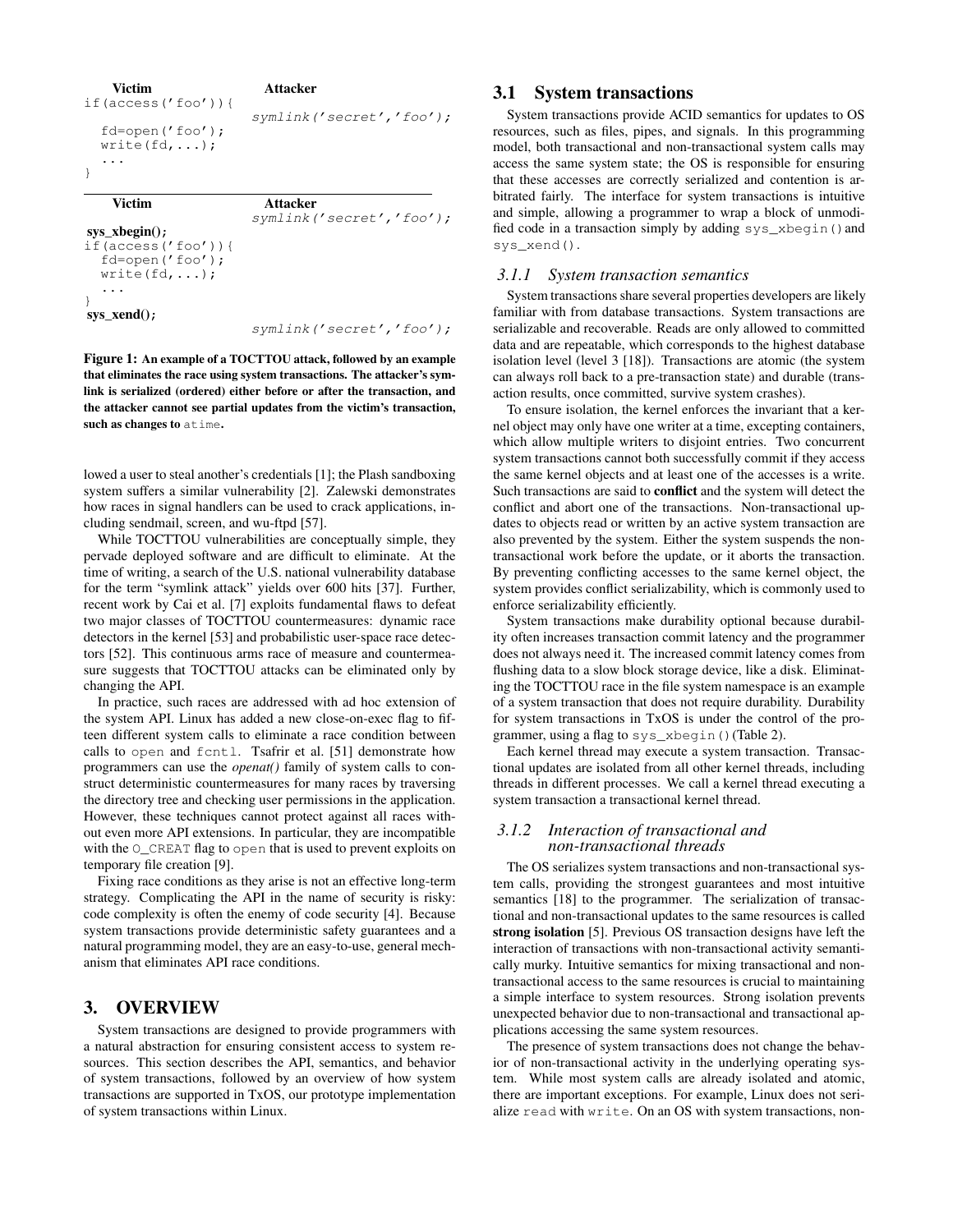transactional system calls can still exhibit non-serializable behavior with respect to each other, but non-transactional system calls serialize with transactions. For example, one or more calls to read in a system transaction will correctly serialize with a non-transactional write.

#### *3.1.3 System transaction progress*

The operating system guarantees that system transactions do not livelock with other system transactions. When two transactions, A and B, cannot both commit, the system selects one to restart (let's say B in this example), and ensures its decision remains consistent. If A continues and B restarts and again conflicts with A, the OS will again restart B. See § 5.2.1 for details.

Guaranteeing progress for transactional threads in the presence of non-transactional threads requires support from the OS. If an OS supports preemption of kernel threads (present in Linux 2.4 and 2.6 since 2004), then it can guarantee progress for long running transactions by preempting non-transactional threads that would impede progress of the transaction.

The OS has several mechanisms to regulate the progress of transactions, but the use of these mechanisms is a matter of policy. For instance, allowing a long running transaction to isolate all system resources indefinitely is undesirable, so the OS may want a policy that limits the size of a transaction. Limiting a transaction that overconsumes system resources is analogous to controlling any process that abuses system resources, such as memory, disk space, or kernel threads.

#### *3.1.4 System transactions for system state*

Although system transactions provide ACID semantics for system state, they do not provide these semantics for application state. System state includes OS data structures and device state stored in the operating system's address space, whereas application state includes only the data structures stored in the application's address space. When a system transaction aborts, the OS restores the kernel state to its pre-transaction state, but it does not revert application state.

For most applications, we expect programmers will use a library or runtime system that transparently manages application state as well as system transactions. In simple cases, such as the TOCT-TOU example, the developer could manage application state herself. TxOS provides single-threaded applications with an automatic checkpoint and restore mechanism for the application's address space that marks the pages copy-on-write (similar to Speculator  $[35]$ ), which can be enabled with a flag to sys\_xbegin() (Table 2). In Section 4.3, we describe how system transactions integrate with hardware and software transactional memory, providing a complete transactional programming model for multi-threaded applications.

#### *3.1.5 Communication model*

Code that communicates outside of a transaction and requires a response cannot be encapsulated into a single transaction. Communication outside of a transaction violates isolation. For example, a transaction may send a message to a non-transactional thread over an IPC channel and the system might buffer the message until commit. If the transaction waits for a reply on the same channel, the application will deadlock. The programmer is responsible for avoiding this send/reply idiom within a transaction.

Communication among threads within the same transaction is unrestricted. This paper only considers system transactions on a single machine, but future work could allow system transactions to span multiple machines.

| Subsystem               | Tot.               | Part.                                           | <b>Examples</b>                         |  |  |  |  |
|-------------------------|--------------------|-------------------------------------------------|-----------------------------------------|--|--|--|--|
| Credentials             | 34                 |                                                 | getuid, getcpu, setrlimit (partial)     |  |  |  |  |
| Processes               | 13                 | 3                                               | fork, vfork, clone, exit, exec (par-    |  |  |  |  |
|                         |                    |                                                 | tial)                                   |  |  |  |  |
| Communication           | 15                 | 0                                               | rt_sigaction, rt_sigprocmask, pipe      |  |  |  |  |
| Filesystem              | 61                 | 4                                               | link, access, stat, chroot, dup,        |  |  |  |  |
|                         |                    |                                                 | open, close, write, lseek               |  |  |  |  |
| Other                   | 13                 | 6                                               | time, nanosleep, ioctl (partial),       |  |  |  |  |
|                         |                    |                                                 | mmap2 (partial)                         |  |  |  |  |
| Totals                  | 136                | 14                                              | Grand total: 150                        |  |  |  |  |
|                         | <b>Unsupported</b> |                                                 |                                         |  |  |  |  |
| Processes               | 33                 |                                                 | nice, uselib, iopl, sched_yield, capget |  |  |  |  |
| Memory                  | 15                 |                                                 | brk, mprotect, mremap, madvise          |  |  |  |  |
| Filesystem              | 31                 | mount, sync, flock, setxattr, io_setup, inotify |                                         |  |  |  |  |
| <b>File Descriptors</b> | 14                 | splice, tee, sendfile, select, poll             |                                         |  |  |  |  |
| Communication           | 8                  | socket, ipc, mq_open, mq_unlink                 |                                         |  |  |  |  |
| Timers/Signals          | 12                 | alarm, sigaltstack, timer_create                |                                         |  |  |  |  |
| Administration          | 22                 | swapon, reboot, init_module, settimeofday       |                                         |  |  |  |  |
| Misc                    | 18                 | ptrace, futex, times, vm86, newuname            |                                         |  |  |  |  |
| Total                   | 153                |                                                 |                                         |  |  |  |  |

Table 1: Summary of system calls that TxOS completely supports (Tot.) and partially supports (Part.) in transactions, followed by system calls with no transaction support. Partial support indicates that some (but not all) execution paths for the system call have full transactional semantics. Linux 2.6.22.6 on the i386 architecture has 303 total system calls.

### 3.2 TxOS overview

TxOS implements system transactions by isolating data read and written in a transaction using existing kernel memory buffers and data structures. When an application writes data to a file system or device, the updates generally go into an OS buffer first, allowing the OS to optimize device accesses. By making these buffers copyon-write for transactions, TxOS isolates transactional data accesses until commit. In TxOS, transactions must fit into main memory, although this limit could be raised in future work by swapping uncommitted transaction state to disk.

TxOS isolates updates to kernel data structures using recent implementation techniques from object-based software transactional memory systems. These techniques are a departure from the logging and two-phase locking approaches of databases and historic transactional operating systems (§4.2). TxOS's isolation mechanisms are optimistic, allowing concurrent transactions on the assumption that conflicts are rare.

Table 1 summarizes the system calls and resources for which TxOS supports transactional semantics, including the file system, process and credential management, signals, and pipes. A partially supported system call means that some processing paths are fully transactional, and some are not. For example,  $i$ octl is essentially a large switch statement, and TxOS does not support transactional semantics for every case. When a partially supported call cannot support transactional semantics, or an unsupported call is issued, the system logs a warning or aborts the transaction, depending on the flags passed to sys\_xbegin().

Ideal support for system transactions would include every reasonable system call. TxOS supports a subset of Linux system calls as shown in Table 1. The count of 150 supported system calls shows the relative maturity of the prototype, but also indicates that it is incomplete. The count of unsupported system calls does not proportionately represent the importance or challenge of the re-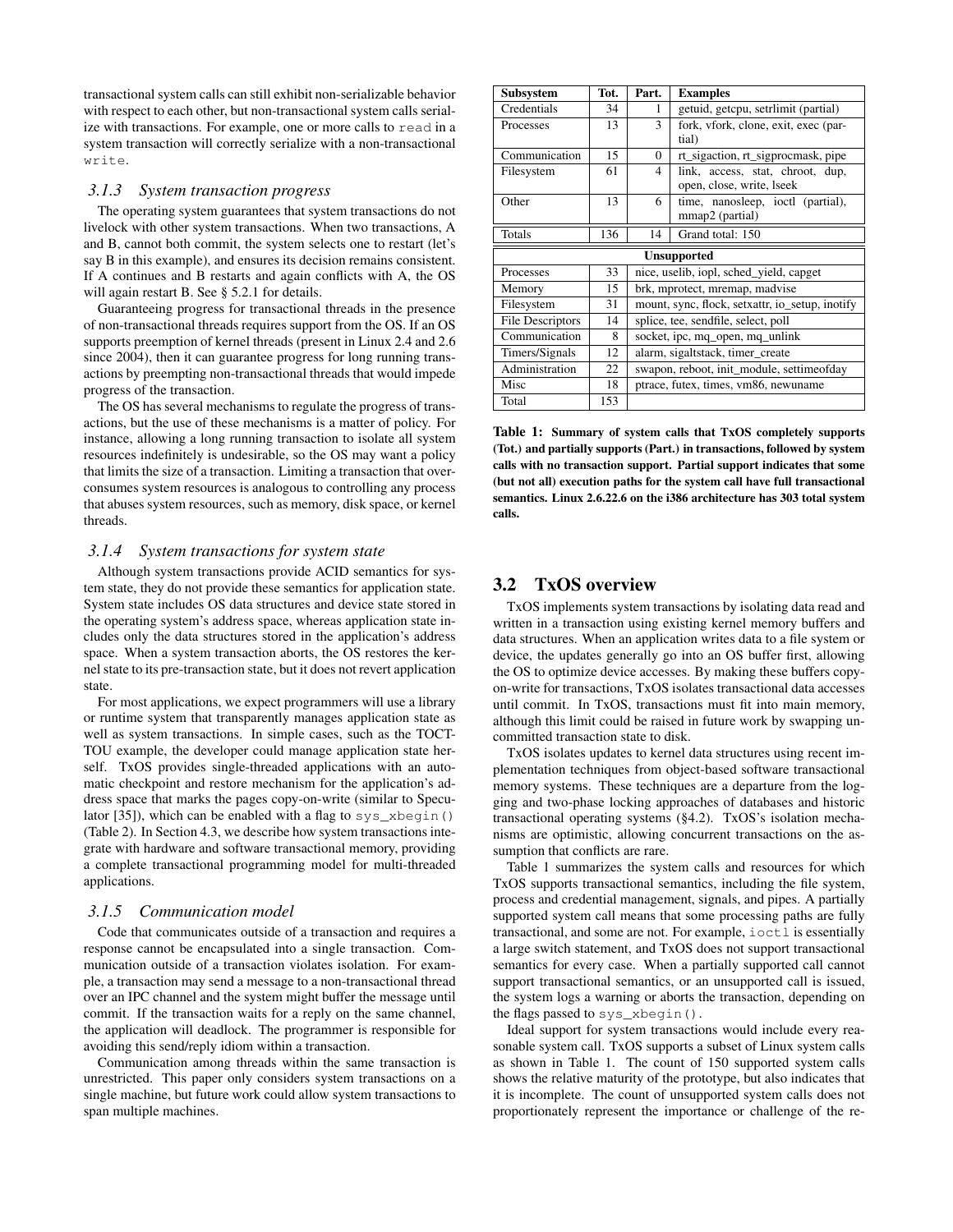| <b>Function Name</b>                | Description                                                                                                                                                                                                                                                                                        |
|-------------------------------------|----------------------------------------------------------------------------------------------------------------------------------------------------------------------------------------------------------------------------------------------------------------------------------------------------|
| int sys_xbegin<br>(int flags)       | Begin a transaction. The flags specify trans-<br>actional behavior, including automatically<br>restarting the transaction after an abort, ensur-<br>ing that committed results are on stable stor-<br>age (durable), and aborting if an unsupported<br>system call is issued. Returns status code. |
| int $sys\_xend()$                   | End of transaction. Returns whether commit<br>succeeded.                                                                                                                                                                                                                                           |
| void sys_xabort<br>(int no_restart) | Aborts a transaction. If the transaction was<br>started with restart, setting no_restart over-<br>rides that flag and does not restart the trans-<br>action.                                                                                                                                       |

#### Table 2: TxOS API

maining work because many resources, such as network sockets, IPC, etc., primarily use the common file system interfaces. For instance, extending transactions to include networking (a real challenge) would increase the count of supported calls by 5, whereas transaction support for extended file attributes (a fairly straightforward extension) would add 12 supported system calls. The remaining count of system calls falls into three categories: substantial extensions (memory management, communication), straightforward, but perhaps less common or important (process management, timers, most remaining file interfaces), and operations that are highly unlikely to be useful inside a transaction (e.g., reboot, mount, init\_module, etc.). TxOS supports transactional semantics for enough kernel subsystems to demonstrate the power and utility of system transactions.

# 4. TXOS DESIGN

System transactions guarantee strong isolation for transactions, while retaining good performance and simple interfaces. This section outlines how the TxOS design achieves these goals.

#### 4.1 Interoperability and fairness

TxOS allows flexible interaction between transactional and nontransaction kernel threads. TxOS efficiently provides strong isolation inside the kernel by requiring all system calls to follow the same locking discipline, and by requiring that transactions annotate accessed kernel objects. When a thread, transactional or nontransactional, accesses a kernel object for the first time, it must check for a conflicting annotation. The scheduler arbitrates conflicts when they are detected. In many cases, this check is performed at the same time as a thread acquires a lock for the object.

Interoperability is a weak spot for previous transactional systems. In most transactional systems, a conflict between a transaction and a non-transactional thread (called an asymmetric conflict [41]) must be resolved by aborting the transaction. This approach undermines fairness. In TxOS, because asymmetric conflicts are often detected before a non-transactional thread enters a critical region, the scheduler has the option of suspending the nontransactional thread, allowing for fairness between transactions and non-transactional threads.

# 4.2 Managing transactional state

Databases and historical transactional operating systems typically update data in place and maintain an undo log. This approach is called eager version management [25]. These systems isolate transactions by locking data when it is accessed and holding the lock until commit. This technique is called two-phase locking, and it usually employs locks that distinguish read and write accesses.

Because applications generally do not have a globally consistent order for data accesses, these systems can deadlock. For example, one thread might read file A then write file B, while a different thread might read file B, then write file A.

The possibility of deadlock complicates the programming model of eager versioning transactional systems. Deadlock is commonly addressed by exposing a timeout parameter to users. Setting the timeout properly is a challenge. If it is too short, it can starve longrunning transactions. If it is too long, it can destroy the performance of the system.

Eager version management degrades responsiveness in ways that are not acceptable for an operating system. If an interrupt handler, high priority thread, or real-time thread aborts a transaction, it must wait for the transaction to process its undo log (to restore the pre-transaction state) before it can safely proceed. This wait jeopardizes the system's ability to meet its timing requirements.

TxOS, in contrast, uses lazy version management, where transactions operate on private copies of a data structure. Applications never hold kernel locks across system calls. Lazy versioning requires TxOS to hold locks only long enough to make a private copy of the relevant data structure. By enforcing a global ordering for kernel locks, TxOS avoids deadlock. TxOS can abort transactions instantly—the winner of a conflict does not incur latency for the aborted transaction to process its undo log.

The primary disadvantage of lazy versioning is the commit latency due to copying transactional updates from the speculative version to the stable version of the data structures. As we discuss in Section 5, TxOS minimizes this overhead by splitting objects, turning a memcpy of the entire object into a pointer copy.

#### 4.3 Integration with transactional memory

System transactions protect system state, not application state. For multi-threaded programs, the OS has no efficient mechanism to save and restore the memory state of an individual thread. Userlevel transactional memory (TM) systems, however, are designed to provide efficient transactional semantics to memory modifications by a thread, but cannot isolate or roll back system calls. Integrating user and system transactions creates a simple and complete transactional programming model.

System transactions fix one of the most troublesome limitations of transactional memory systems—that system calls are disallowed during user transactions because they violate transactional semantics. System calls on traditional operating system are not isolated, and they cannot be rolled back if a transaction fails. For example, a file append performed inside a hardware or software user transaction can occur an arbitrary number of times. Each time the user-level transaction aborts and retries, it repeats the append.

On a TM system integrated with TxOS, when a TM application makes a system call, the runtime begins a system transaction. The user-level transactional memory system handles buffering and possibly rolling back the application's memory state, and the system transaction buffers updates to system state. The updates to system state are committed or aborted by the kernel atomically with the commit or abort of the user-level transaction. The programmer sees the simple abstraction of an atomic block that can contain updates to user data structures and system calls. See Section 5.6 for implementation details and Sections 7.8 and 7.9 for evaluation.

# 5. TxOS KERNEL IMPLEMENTATION

This section describes how system transactions are implemented in the TxOS kernel. TxOS provides transactional semantics for 150 of 303 system calls in Linux, presented in Table 1. The supported system calls include process creation and termination, cre-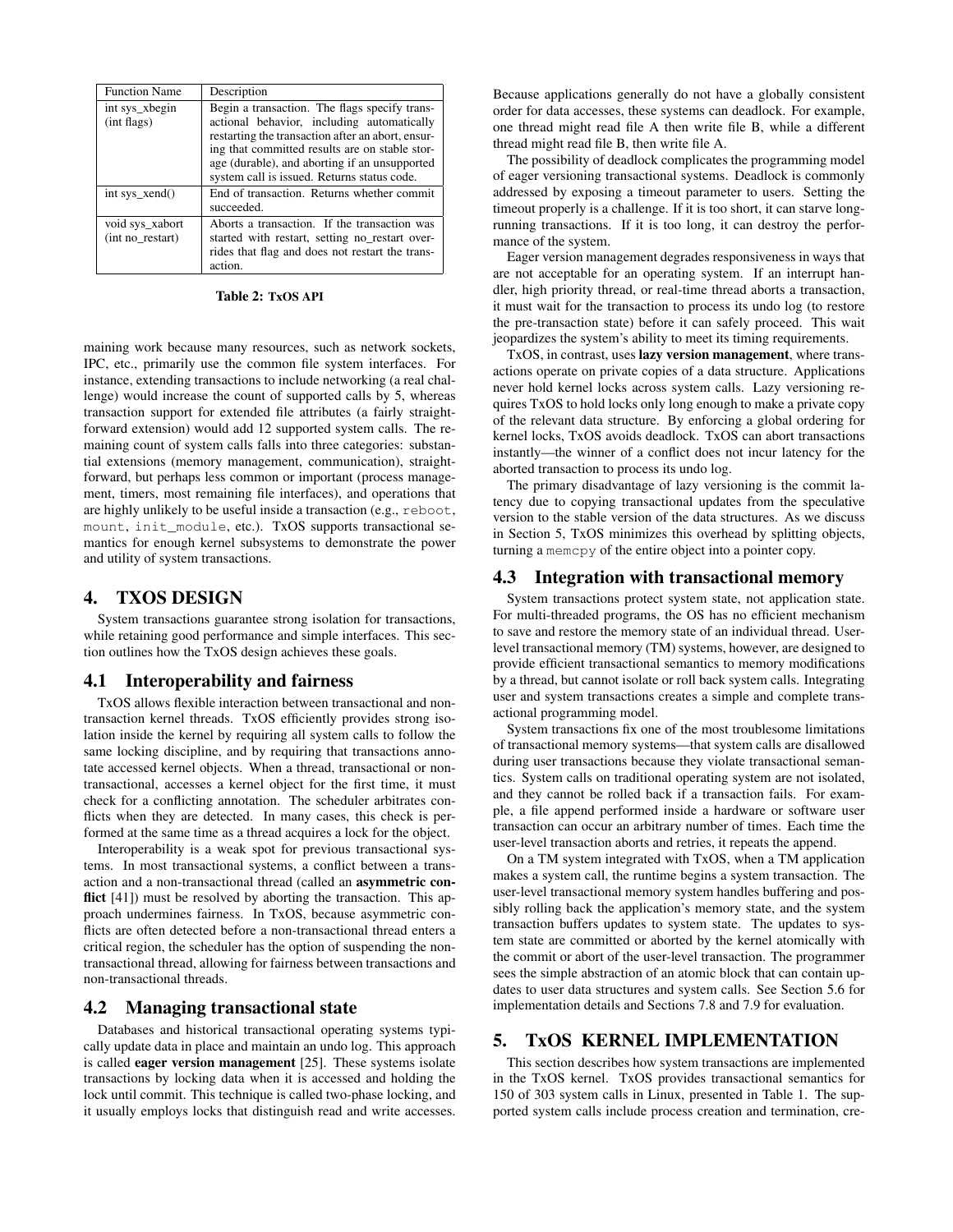```
struct inode_header {
  atomic_t \overline{\phantom{a}} i_count; // Reference count
  spinlock_t i lock:
  inode_data *data; // Data object
  // Other objects
  address_space i_data; // Cached pages
  tx_data xobj; // for conflict detection
  list i_sb_list; // kernel bookkeeping
};
struct inode_data {
  inode_header *header;
  // Common inode data fields
  unsigned long i_ino;<br>loff_t i_size
                 i size; // etc.
};
```
Figure 2: A simplified inode structure, decomposed into header and data objects in TxOS. The header contains the reference count, locks, kernel bookkeeping data, and the objects that are managed transactionally. The inode\_data object contains the fields commonly accessed by system calls, such as stat, and can be updated by a transaction by replacing the pointer in the header.

dential management operations, sending and receiving signals, and file system operations.

System transactions in TxOS add roughly 3,300 lines of code for transaction management, and 5,300 lines for object management. TxOS also requires about 14,000 lines of minor changes to convert kernel code to use the new object type system and to insert checks for asymmetric conflicts when executing non-transactionally.

# 5.1 Versioning data

TxOS maintains multiple versions of kernel data structures so that system transactions can isolate the effects of system calls until transactions commit, and in order to undo the effects of transactions if they cannot complete. Data structures private to a process, such as the current user id or the file descriptor table, are versioned with a simple checkpoint and restore scheme. For shared kernel data structures, however, TxOS implements a versioning system that borrows techniques from software transactional memory systems [21] and other recent concurrent programming systems [24].

When a transaction accesses a shared kernel object, such as an inode, it acquires a private copy of the object, called a shadow object. All system calls within the transaction use this shadow object in place of the stable object until the transaction commits or aborts. The use of shadow objects ensures that transactions always have a consistent view of the system state. When the transaction commits, the shadow objects replace their stable counterparts. If a transaction cannot complete, it simply discards its shadow objects.

Any given kernel object may be the target of pointers from several other objects, presenting a challenge to replacing a stable object with a newly-committed shadow object. A naïve system might update the pointers to an object when that object is committed. Unfortunately, updating the pointers means writing the objects that contain those pointers. By writing to the pointing objects, the transaction may create conflicting accesses and abort otherwise nonconflicting transactions. For two concurrent transactions to successfully commit in TxOS, they must write disjoint objects.

#### *Splitting objects into header and data.*

In order to allow efficient commit of lazy versioned data, TxOS decomposes objects into a stable header component and a volatile, transactional data component. Figure 2 provides an example of this decomposition for an inode. The object header contains a pointer to the object's data; transactions commit changes to an object by replacing this pointer in the header to a modified copy of the data object. The header itself is never replaced by a transaction, which eliminates the need to update pointers in other objects; pointers point to headers. The header can also contain data that is not accessed by transactions. For instance, the kernel garbage collection thread (kswapd) periodically scans the inode and dentry (directory entry) caches looking for cached file system data to reuse. By keeping the data for kernel bookkeeping, such as the reference count and the superblock list (i\_sb\_list in Figure 2), in the header, these scans never access the associated inode\_data objects and avoid restarting active transactions.

Decomposing objects into headers and data also provides the advantage of the type system ensuring that transactional code always has a speculative object. For instance, in Linux, the virtual file system function vfs\_link takes pointers to inodes and dentries, but in TxOS these pointers are converted to the shadow types inode\_data and dentry\_data. When modifying Linux, using the type system allows the compiler to find all of the code that needs to acquire a speculative object, ensuring completeness. The type system also allows the use of interfaces that minimize the time spent looking up shadow objects. For example, when the path name resolution code initially acquires shadow data objects, it then passes these shadow objects directly to helper functions such as vfs\_link and vfs\_unlink. The virtual file system code acquires shadow objects once on entry and passes them to lower layers, minimizing the need for filesystem-specific code to reacquire the shadow objects.

#### *Multiple data objects.*

TxOS decomposes an object into multiple data payloads when it houses data that can be accessed disjointly. For instance, the inode\_header contains both file metadata (owner, permissions, etc.) and the mapping of file blocks to cached pages in memory (i\_data). A process may often read or write a file without updating the metadata. TxOS versions these objects separately, allowing metadata operations and data operations on the same file to execute concurrently when it is safe.

#### *Read-only objects.*

Many kernel objects are only read in a transaction, such as the parent directories in a path lookup. To avoid the cost of making shadow copies, kernel code can specify read-only access to an object, which marks the object data as read-only for the length of the transaction. Each data object has a transactional reader reference count. If a writer wins a conflict for an object with a nonzero reader count, it must create a new copy of the object and install it as the new stable version. The OS garbage collects the old copy via read-copy update (RCU) [29] when all transactional readers release it and after all non-transactional tasks have been descheduled. This constraint ensures that all active references to the old, read-only version have been released before it is freed and all tasks see a consistent view of kernel data. The only caveat is that a non-transactional task that blocks must re-acquire any data objects it was using after waking, as they may have been replaced and freed by a transaction commit. Although it complicates the kernel programming model slightly, marking data objects as readonly in a transaction is a structured way to eliminate substantial overhead for memory allocation and copying. Special support for read-mostly transactions is a common optimization in transactional systems, and RCU is a technique to support efficient, concurrent access to read-mostly data.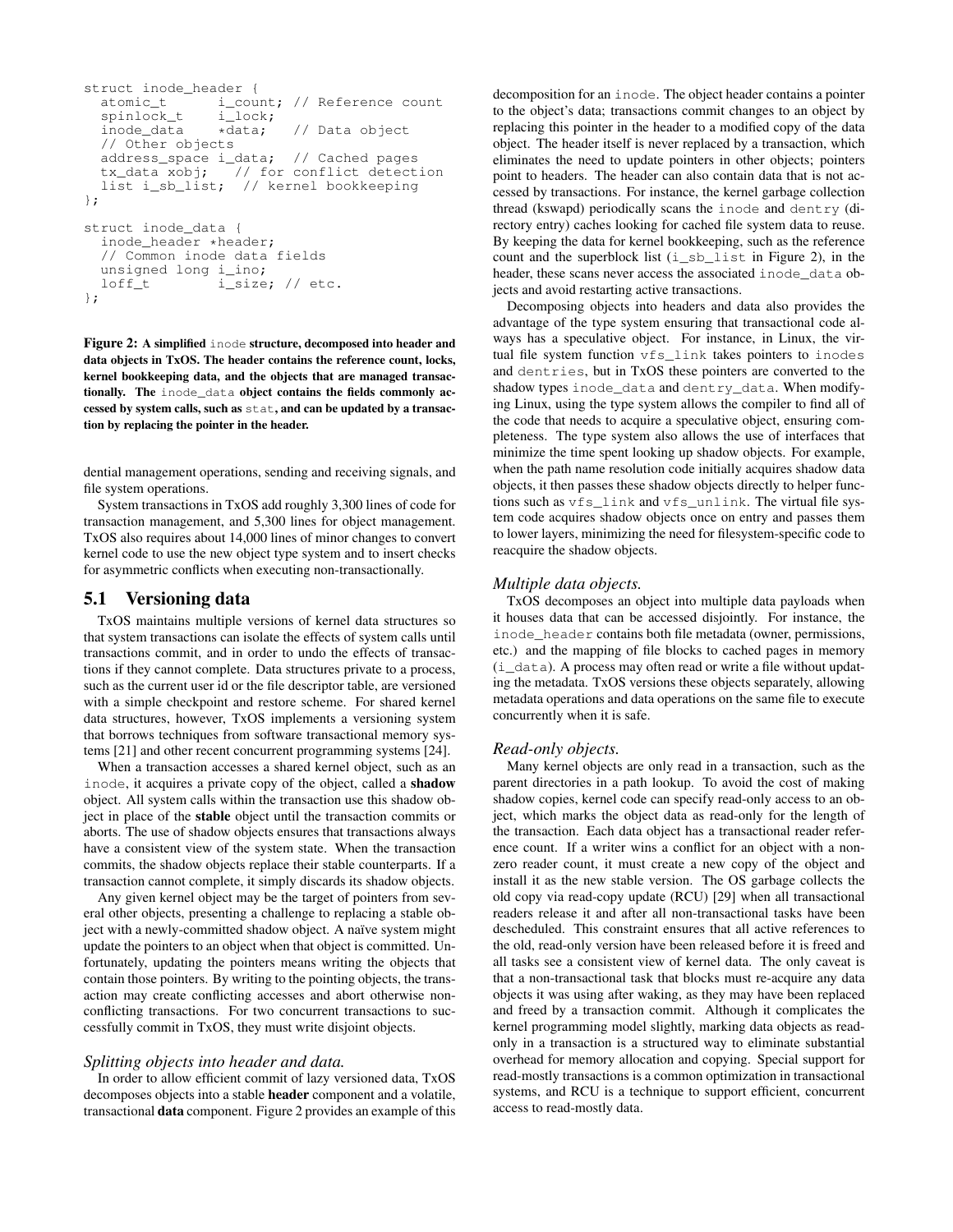# 5.2 Conflict detection and resolution

As discussed in Section 4.1, TxOS serializes transactions with non-transactional activity as well as with other transactions. TxOS serializes non-transactional accesses to kernel objects with transactions by leveraging the current locking practice in Linux and augmenting stable objects with information about transactional readers and writers. Both transactional and non-transactional threads use this information to detect accesses that would violate conflict serializability when they acquire a kernel object.

Conflicts occur when a transaction attempts to write an object that has been read or written by another transaction. An asymmetric conflict is defined similarly: a non-transactional thread attempts to write an object a transaction has read or written, or vice versa. TxOS embeds a tx\_data object in the header portion of all shared kernel objects that can be accessed within a transaction. The tx\_data object includes a pointer to a transactional writer and a reader list. A non-null writer pointer indicates an active transactional writer, and an empty reader list indicates there are no readers. Locks prevent transactions from acquiring an object that is concurrently accessed by a non-transactional thread. When a thread detects a conflict, TxOS uses these fields to determine which transactions are in conflict; the conflict is then arbitrated by the contention manager (§5.2.1). Note that the reader list is attached to the stable header object, whereas the reader count (§5.1) is used for garbage collecting obsolete data objects. By locking and testing the transactional readers and writer fields, TxOS detects transactional and asymmetric conflicts.

#### *5.2.1 Contention Management*

When a conflict is detected between two transactions or between a transaction and a non-transactional thread, TxOS invokes the contention manager to resolve the conflict. The contention manager is kernel code that implements a policy to arbitrate conflicts among transactions, dictating which of the conflicting transactions may continue. All other conflicting transactions must abort.

As a default policy, TxOS adopts the *osprio* policy [43]. Osprio always selects the process with the higher scheduling priority as the winner of a conflict, eliminating priority and policy inversion in transactional conflicts. When processes with the same priority conflict, the older transaction wins (a policy known as timestamp [40]), guaranteeing liveness for transactions within a given priority level.

#### *5.2.2 Asymmetric conflicts*

A conflict between a transactional and non-transactional thread is called an asymmetric conflict. Transactional threads can always be aborted and rolled back, but non-transactional threads cannot be rolled back. TxOS must have the freedom to resolve an asymmetric conflict in favor of the transactional thread, otherwise asymmetric conflicts will always win, undermining fairness in the system and possibly starving transactions.

While non-transactional threads cannot be rolled back, they can often be preempted, which allows them to lose conflicts with transactional threads. Kernel preemption is a recent feature of Linux that allows the kernel to preemptively deschedule threads executing system calls inside the kernel, unless they are inside of certain critical regions. In TxOS, non-transactional threads detect conflicts with transactional threads before they actually update state, usually when they acquire a lock for a kernel data structure. A non-transactional thread can simply deschedule itself if it loses a conflict and is in a preemptible state. If a non-transactional, nonpreemptible process aborts a transaction too many times, the kernel can still prevent it from starving the transaction by placing the non-transactional process on a wait queue the next time it makes a

| State     | Description                                                                                                                                                                                              |
|-----------|----------------------------------------------------------------------------------------------------------------------------------------------------------------------------------------------------------|
| exclusive | Any attempt to access the list is a conflict with the cur-<br>rent owner                                                                                                                                 |
| write     | Any number of insertions and deletions are allowed,<br>provided they do not access the same entries. Reads<br>(iterations) are not allowed. Writers may be transac-<br>tions or non-transactional tasks. |
| read      | Any number of readers, transactional or non-<br>transactional, are allowed, but insertions and deletions<br>are conflicts.                                                                               |
| notx      | There are no active transactions, and a non-<br>transactional thread may perform any operation. A<br>transaction must first upgrade to read or write<br>mode.                                            |

Table 3: The states for a transactional list in TxOS. Having multiple states allows TxOS lists to tolerate access patterns that would be conflicts in previous transactional systems.

system call. The kernel reschedules the non-transactional process only after the transaction commits.

Linux can preempt a kernel thread if the thread is not holding a spinlock and is not in an interrupt handler. TxOS has the additional restriction that it will not preempt a conflicting thread that holds one or more mutexes (or semaphores). Otherwise, TxOS risks a deadlock with a transaction that might need that lock to commit. By using kernel preemption and lazy version management, TxOS has more flexibility to coordinate transactional and non-transactional threads than previous transactional operating systems.

#### *5.2.3 Minimizing conflicts on lists*

The kernel relies heavily on linked list data structures. When applied to lists, simple read/write conflict semantics produce a number of false positives. For instance, two transactions should both be allowed to add elements to the same list, even though adding an element is a list write. TxOS adopts techniques from previous transactional memory systems to define conflicts on lists more precisely [21].

TxOS isolates list updates with a lock and defines conflicts according to the states described in Table 3. For instance, a list in the write state allows concurrent transactional and non-transactional writers, so long as they do not access the same entry. Individual entries that are transactionally added or removed are annotated with a transaction pointer that is used to detect conflicts. If a writing transaction also attempts to read the list contents, it must upgrade the list to exclusive mode by aborting all other writers. The read state behaves similarly. This design allows maximal list concurrency while preserving correctness.

#### 5.3 Managing transaction state

To manage transactional state, TxOS adds transaction objects to the kernel, which store metadata and statistics for a transaction. The kernel thread's control block (the task\_struct in Linux) points to the transaction object, shown in Figure 3. A thread can have at most one active transaction, though transactions can flat nest, meaning that all nested transactions are subsumed into the enclosing transaction. Each thread in a multithreaded application can have its own transaction, and multiple threads (even those in different processes) may share a transaction, as we discuss in Section 6.2.

Figure 3 summarizes the fields of the transaction object. The transaction includes a status word (status). If another thread wins a conflict with this thread, it will update this word atomically with a compare-and-swap instruction. The kernel checks the status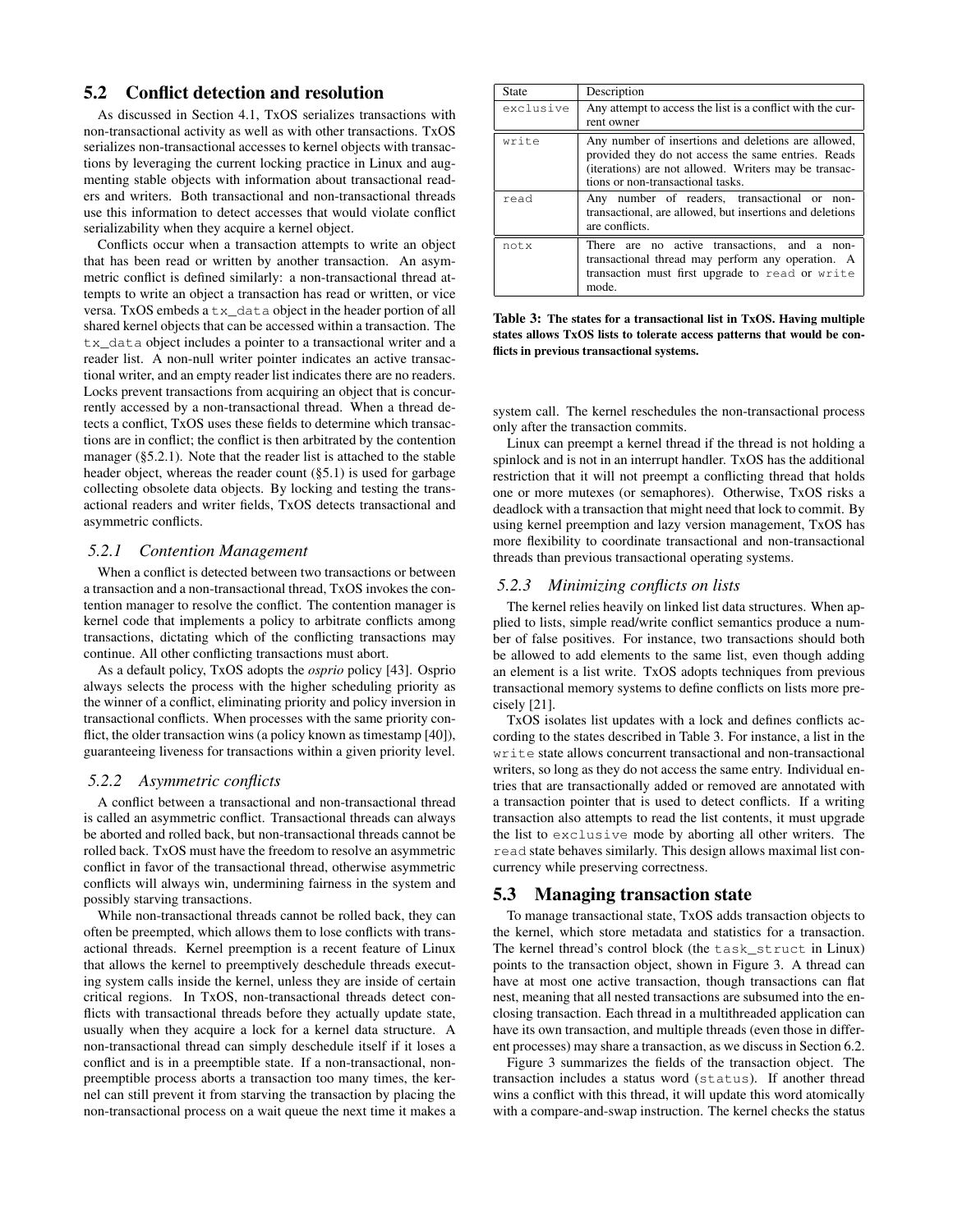```
struct transaction {
  atomic_t status; // live/aborted/inactive
 uint64 tx_start_time;// timestamp
 uint32 retry_count;
 struct pt_regs *checkpointed_registers;
  workset_list *workset_list;
 deferred_ops; // operations done at commit
 undo_ops; // operations undone at abort
};
```
Figure 3: Data contained in a system transaction object, which is pointed to by the user area (task struct).

word when attempting to add a new shadow object to its workset and checks it before commit.

If a transactional system call reaches a point where it cannot complete because of a conflict with another thread, it must immediately abort execution. This abort is required because Linux is written in an unmanaged language and cannot safely follow pointers if it does not have a consistent view of memory. To allow roll-back at arbitrary points during execution, the transaction stores the register state on the stack at the beginning of the current system call in the checkpointed\_registers field. If the system aborts the transaction midway through a system call, it restores the register state and jumps back to the top of the kernel stack (like the C library function longjmp). Because a transaction can hold a lock or other resource when it aborts, supporting the longjmpstyle abort involves a small overhead to track certain events within a transaction so that they can be cleaned up on abort.

Transactions must defer certain operations until commit time, such as freeing memory, delivering signals and file system monitoring events (i.e., inotify and dnotify). The deferred\_ops field stores these events. Similarly, some operations must be undone if a transaction is aborted, such as releasing the locks it holds and freeing the memory it allocates. These operations are stored in the undo\_ops field. The tx\_start\_time field is used by the contention manager (see Section 5.2.1), while the retry\_count field stores the number of times the transaction aborted.

The workset\_list is a skip list [39] that stores references to all of the objects for which the transaction has private copies. The workset list is sorted by the kernel locking discipline for fast commit. Each entry in the workset contains a pointer to the stable object, a pointer to the shadow copy, information about whether the object is read-only or read-write, and a set of type-specific methods (commit, abort, lock, unlock, release). When a transactional thread adds an object to its workset, the thread increments the reference count on the stable copy. This increment prevents the object from being unexpectedly freed while the transaction still has an active reference to it. Kernel objects are not dynamically relocatable, so ensuring a non-zero reference count is sufficient for guaranteeing that memory addresses remain unchanged for the duration of the transaction.

# 5.4 Commit protocol

When a system transaction calls  $sys\_x$ end(), it is ready to begin the commit protocol. The flow of the commit protocol is shown in Figure 4. In the first step, the transaction acquires locks for all items in its workset. The workset is kept sorted according to the kernel locking discipline to enable fast commit and eliminate the possibility of deadlock among committing transactions. Specifically, objects are sorted by the kernel virtual address of the header, followed by lists sorted by kernel virtual address. Lists are locked last to maintain an ordering with the directory traversal code.



Figure 4: The major steps involved in committing Transaction A with inode 57 in its workset, changing the mode from 0777 to 0755. The commit code first locks the inode. It then replaces the inode header's data pointer to the shadow inode. Finally, Transaction A frees the resources used for transactional bookkeeping and unlocks the inode.

TxOS iterates over the objects twice, once to acquire the blocking locks and a second time to acquire non-blocking locks. TxOS is careful to acquire blocking locks before spinlocks, and to release spinlocks before blocking locks. Acquiring or releasing a mutex or semaphore can cause a process to sleep, and sleeping with a held spinlock can deadlock the system.

After acquiring all locks, the transaction does a final check of its status word with an atomic compare-and-swap instruction. If it has not been set to ABORTED, then the transaction can successfully commit (this CAS instruction is the transaction's linearization point [23]). The committing process holds all relevant object locks during commit, thereby excluding any transactional or nontransactional threads that would compete for the same objects.

After acquiring all locks, the transaction copies its updates to the stable objects. The transaction's bookkeeping data are removed from the objects, then the locks are released. Between releasing spinlocks and mutexes, the transaction performs deferred operations (like memory allocations/frees and delivering file system monitoring events) and performs any pending writes to stable storage.

During commit, TxOS holds locks that are not otherwise held at the same time in the kernel. As a result, TxOS extends the locking discipline slightly, for instance by requiring that rename locks inodes entries in order of kernel virtual address. TxOS also introduces additional fine-grained locking on objects, such as lists, that are not locked in Linux. Although these additional constraints complicate the locking discipline, they also allow TxOS to elide coarse-grained locks such as the dcache\_lock, which protects updates to the hash table of directory entries cached in memory. By eliminating these coarse-grained locks, TxOS improves performance scalability for individual system calls.

#### 5.5 Abort Protocol

If a transaction detects that it loses a conflict, it must abort. The abort protocol is similar to the commit protocol, but simpler because it does not require all objects to be locked at once. If the transaction is holding any kernel locks, it first releases them to avoid stalling other processes. The transaction then iterates over its working set and locks each object, removes any references to itself from the object's transactional state, and then unlocks the object. Next, the transaction frees its shadow objects and decrements the reference count on their stable counterparts. The transaction walks its undo log to release any other resources, such as memory allocated within the transaction.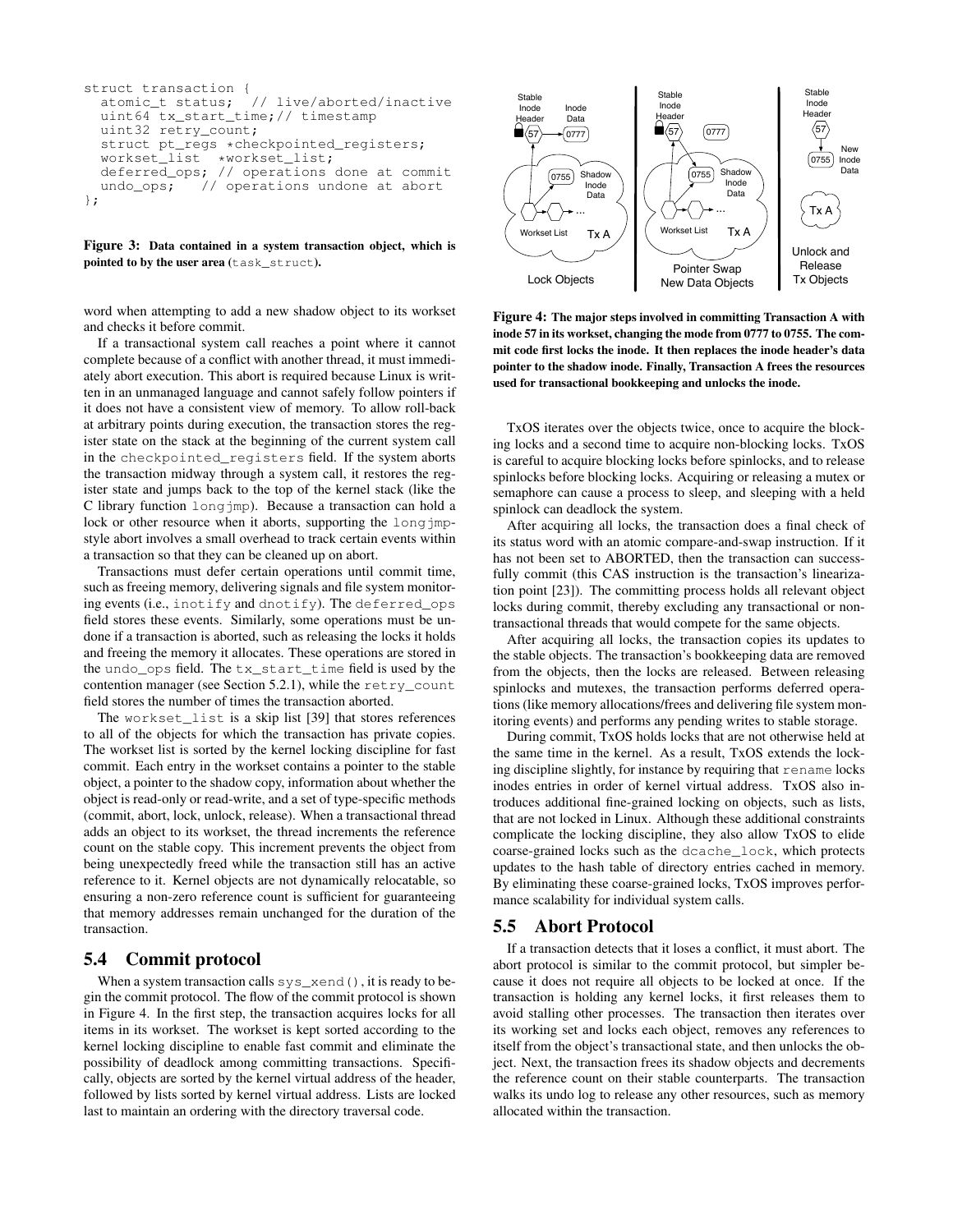# 5.6 User-level transactions

In order for a user-level transactional memory system to use system transactions, the TM system must coordinate commit of application state with commit of the system transaction. This section provides commit protocols for the major classes of TM implementations.

#### *5.6.1 Lock-based STM requirements*

TxOS uses a simplified variant of the two-phase commit protocol (2PC) [17] to coordinate commit of a lock-based user-level software (STM) transaction with a system transaction. The TxOS commit consists of the following steps.

- 1. The user prepares a transaction.
- 2. The user requests that the system commit the transaction through the sys xend() system call.
- 3. The system commits or aborts.
- 4. The system communicates the outcome to the user through the sys\_xend() return code.
- 5. The user commits or aborts in accordance with the outcome of the system transaction.

This protocol naturally follows the flow of control between the user and kernel, but requires the user transaction system to support the prepared state. We define a prepared transaction as being finished (it will add no more data to its working set), safe to commit (it has not currently lost any conflicts with other threads), and guaranteed to remain able to commit (it will win all future conflicts until the end of the protocol). In other words, once a transaction is prepared, another thread must stall or rollback if it tries to perform a conflicting operation. In a system that uses locks to protect a commit, prepare is accomplished by simply holding all of the locks required for the commit during the sys\_xend()call. On a successful commit, the system commits its state before the user, but any competing accesses to the shared state are serialized after the user commit.

Depending on the implementation details of the user TM implementation, additional integration effort may be required of the STM implementation. For instance, a lazy versioned STM needs to ensure that a transactional write system call is issued with the correct version of the buffer. As an optimization, the STM runtime can check the return code on system calls within a transaction to detect an aborted system transaction sooner. For the TM systems we examined, coordinating commit and adding extra return checks were sufficient.

#### *5.6.2 HTM and obstruction-free STM requirements*

Hardware transactional memory (HTM) and obstruction-free software TM systems [22] use a single instruction (xend and compareand-swap, respectively), to perform their commits. For these systems, a prepare stage is unnecessary. Instead, the commit protocol should have the kernel issue the commit instruction on behalf of the user once the kernel has validated its workset. Both the system and user-level transaction commit or abort together depending upon the result of this specific commit instruction.

For HTM support, TxOS requires that the hardware allow the kernel to suspend user-initialized transactions on entry to the kernel. Every HTM proposal that supports an OS [32, 43, 58] supports mechanisms that suspend user-initiated transactions, avoiding the mixture of user and kernel addresses in the same hardware transaction. Mixing user and kernel address creates a security vulnerability in most HTM proposals. Also, the kernel needs to be able to issue an xend instruction on behalf of the application.

Though TxOS supports user-level HTM, it runs on commodity hardware and does not require any special HTM support itself.

# 6. TxOS KERNEL SUBSYSTEMS

This section discusses how various kernel subsystems support ACI[D] semantics in TxOS. In several cases, transactional semantics need not be developed from scratch, but are implemented by extending functionality already present in the subsystem. For example, we use the journal in  $ext{ext3}$  to provide true, multi-operation durability. We leverage Linux's support for deferring signal delivery to manage signals sent to and from transactional threads.

# 6.1 Transactional file system

TxOS simplifies the task of writing a transactional file system by detecting conflicts and managing versioned data in the virtual filesystem layer. The OS provides the transactional semantics versioning updates and detecting conflicts. The file system need only provide the ability to atomically commit updates to stable storage (e.g., via a journal). By ensuring that all committed changes are written in a single journal transaction, we converted  $ext{ext3}$  into a transactional file system. Memory-only file systems, such as proc and tmpfs, are automatically transactional when used within system transactions.

# 6.2 Multi-process transactions

A dominant paradigm for UNIX application development is the composition of simple but powerful utility programs into more complex tasks. Following this pattern, applications may wish to transactionally fork a number of child processes to execute utilities and wait for the results to be returned through a pipe.

To support this programming paradigm in a natural way, TxOS allows multiple threads to participate in the same transaction. The threads in a transaction may share an address space, as in a multithreaded application, or the threads may reside in different address spaces. Threads in the same transaction share and synchronize access to speculative state.

When a process forks a child inside a transaction, the child process executes within the active transaction until it performs a sys\_ xend () or it exits (where an exit is considered an implicit sys\_xend()). The transaction commits when all tasks in the transaction have issued a sys\_xend(). This method of process management allows transactional programs to call high-level convenience functions, like system, to easily create processes using the full complement of shell functionality. Such execed programs run with transactional semantics, though they might not contain any explicitly transactional code. After a child process commits, it is no longer part of the transaction and subsequent  $sys_x$  xbegin() calls will begin transactions that are completely independent from the parent.

System calls that modify process state, for example by allocating memory or installing signal handlers, are faster in transactionally forked tasks because they do not checkpoint the process's system state. An abort will simply terminate the process; no other rollback is required.

#### 6.3 Signal delivery

Signal semantics in TxOS provide isolation among threads in different transactions, as well as isolation between non-transactional and transactional threads. Any signal sent to a thread not part of the source's transaction is deferred until commit by placing it in a deferral queue, regardless of whether the receiving thread is transactional. Signals in the queue are delivered in order if the transaction commits, and discarded if the transaction aborts.

When a thread begins a transaction, a flag to sys\_xbegin() specifies whether incoming signals should be delivered speculatively within the transaction (*speculative delivery*) or deferred until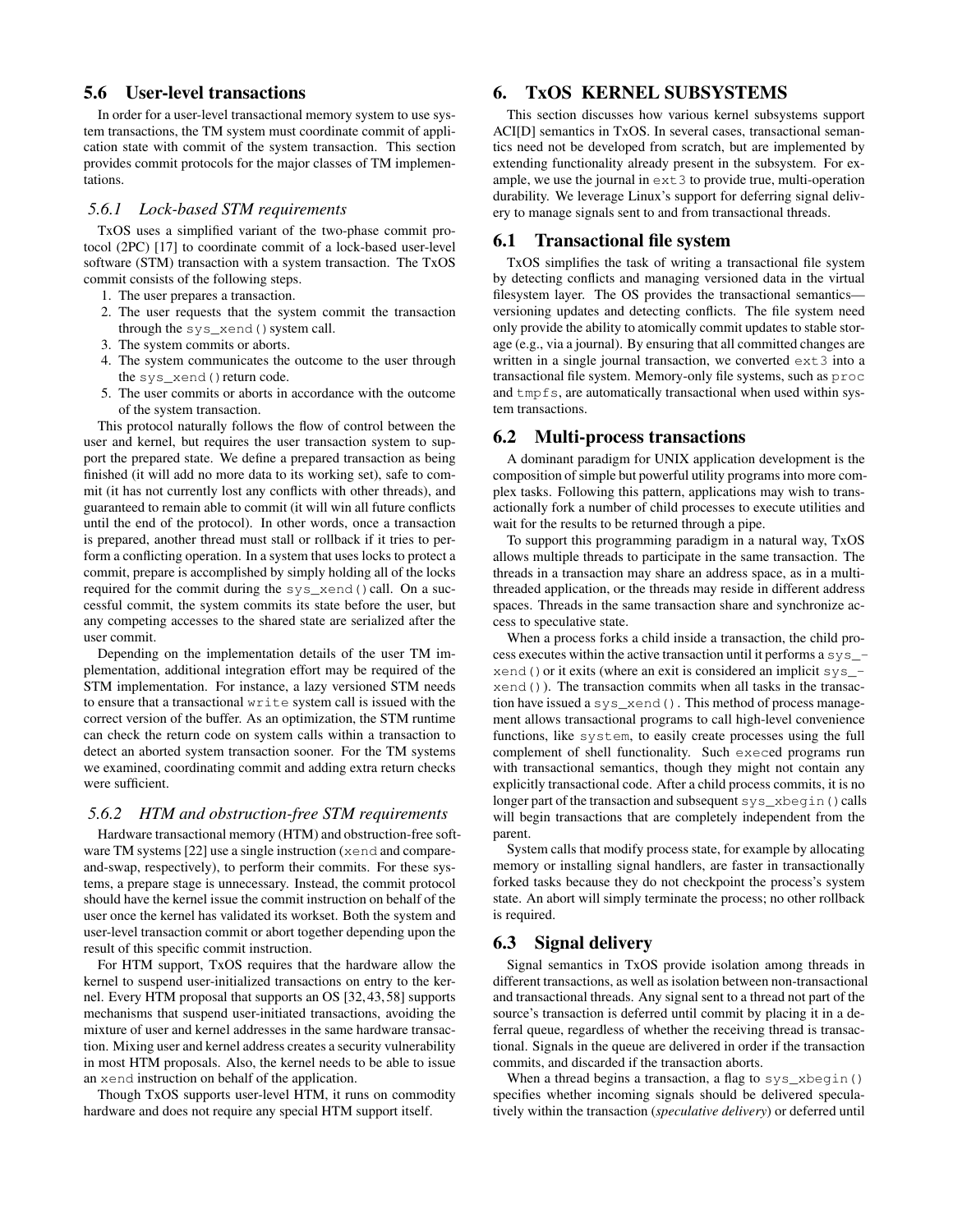commit (*deferred delivery*). Speculative delivery enables transactional applications to be more responsive to input. When signals are delivered speculatively, they must be logged. If the transaction aborts, these signals are re-delivered to the receiving thread so that from the sender's perspective the signals do not disappear. When a transaction that has speculatively received a signal commits, the logged signals are discarded.

When signal delivery is deferred, incoming signals are placed in a queue and delivered in order when the transaction commits or aborts. Deferring signals allows transactions to ensure that they are atomic with respect to signal handlers [57]. Enclosing signal handling code in a transaction ensures that system calls in the handler are atomic, and forces calls to the same handler to serialize. Transactional handling of signals eliminates race conditions without the need for the additional API complexity of sigaction. While the sigaction API addresses signal handler atomicity within a single thread by making handlers non-reentrant, the API does not make signal handlers atomic with respect to other threads.

An application cannot block or ignore the SIGSTOP and SIGKILL signals outside of a transaction. TxOS preserves the special status of these signals, delivering them directly to transactional threads, even if the transaction started in deferred delivery mode.

Speculative and deferred delivery apply only to delivery of incoming signals sent from non-transactional threads or from a different transaction once it commits. When a transaction sends a signal to a thread outside of the transaction, it is buffered until commit. Threads in the same transaction can send and receive signals freely with other threads in the same transaction.

### 6.4 Future work

TxOS does not yet provide transactional semantics for several classes of OS resources. Currently, TxOS either logs a warning or aborts a transaction that attempts to access an unsupported resource: the programmer specifies the behavior via a flag to sys\_xbegin(). This subsection considers some challenges inherent in supporting these resources, which we leave for future work.

#### *Networking.*

The network is among the most important resources to transactionalize. Within a system transaction, some network communication could be buffered and delayed until commit, while others could be sent and logically rolled back by the communication protocol if the transaction aborts. Network protocols are often written to explicitly tolerate the kinds of disruptions (e.g., repeated requests, dropped replies) that would be caused by restarting transactions. The open challenge is finding a combination of techniques that is high performance across a wide range of networking applications, while retaining a reasonably simple transaction API.

#### *Interprocess communication.*

While TxOS currently supports IPC between kernel threads in the same system transaction, and supports transactional signals and pipes, a range of IPC abstractions remain that TxOS could support. These abstractions include System V shared memory, message queues, and local sockets. IPC has much in common with networking, but presents some additional opportunities because the relevant tasks are on the same system. IPC on the same system admits more creative approaches, such as aborting a transaction that receives a message from a transaction that later aborts.

#### *User interfaces.*

Exchanging messages with a user while inside a transaction is unlikely to become a popular paradigm (although TABS implemented a transaction GUI by crossing out text dialogs from aborted transactions [48]), because the I/O-centric nature of user interfaces is not a natural fit with the transactional programming model. Like other communication channels, however, the OS could naturally support transactions that only read from or write to a user I/O device by buffering the relevant data. Maintaining a responsive user interface will likely mandate that developers keep transactions involving interfaces short.

#### *Logging.*

Applications may wish to explicitly exempt certain output from isolation while inside a transaction, primarily for logging. Logging is useful for debugging aborted transactions, and it is also important for security sensitive applications. For instance, an authentication utility may wish to log failed attempts to minimize exposure to password guessing attacks. An attacker should not be able to subvert this policy by wrapping the utility in a transaction that aborts until the password is guessed.

Most system resources can be reasonably integrated with system transactions. However, extending transactions to these resources may complicate the programming interface and slow the implementation. Future work will determine if system transactions for these resources are worth the costs.

# 7. EVALUATION

This section evaluates the overhead of system transactions in TxOS, as well as its behavior for several case studies: transactional software installation, a transactional LDAP server, a transactional ext3 file system, the elimination of TOCTTOU races, scalable atomic operations, and integration with hardware and software transactional memory.

We perform all of our experiments on a server with 1 or 2 quadcore Intel X5355 processors (total of 4 or 8 cores) running at 2.66 GHz with 4 GB of memory. All single-threaded experiments use the 4-core machine, and scalability measurements were taken using the 8 core machine. We compare TxOS to an unmodified Linux kernel, version 2.6.22.6—the same version extended to create TxOS .

The hardware transactional memory experiments use MetaTM [41] on Simics version 3.0.27 [27]. The simulated machine has 16 1000 MHz CPUs, each with a 32 KB level 1 and 4 MB level 2 cache. An L1 miss costs 24 cycles and an L2 miss costs 350 cycles. The HTM uses the timestamp contention management policy and linear backoff on restart.

# 7.1 Single-thread system call overheads

A key goal of TxOS is to make transaction support efficient, taking special care to minimize the overhead non-transactional applications incur. To evaluate performance overheads for substantial applications, we measured the average compilation time across three non-transactional builds of the Linux 2.6.22 kernel on unmodified Linux (3 minutes, 24 seconds), and on TxOS (3 minutes, 28 seconds). This slowdown of less than 2% indicates that for most applications, the non-transactional overheads will be negligible. At the scale of a single system call, however, the average overhead is currently 29%, and could be cut to 14% with improved compiler support.

Table 4 shows the performance of common file system system calls on TxOS. We ran each system call 1 million times, discarding the first and last 100,000 measurements and averaging the remaining times. The elapsed cycles were measured using the rdtsc instruction. The purpose of the table is to analyze transaction overheads in TxOS, but it is not a realistic use case, as most system calls are already atomic and isolated. Wrapping a single system call in a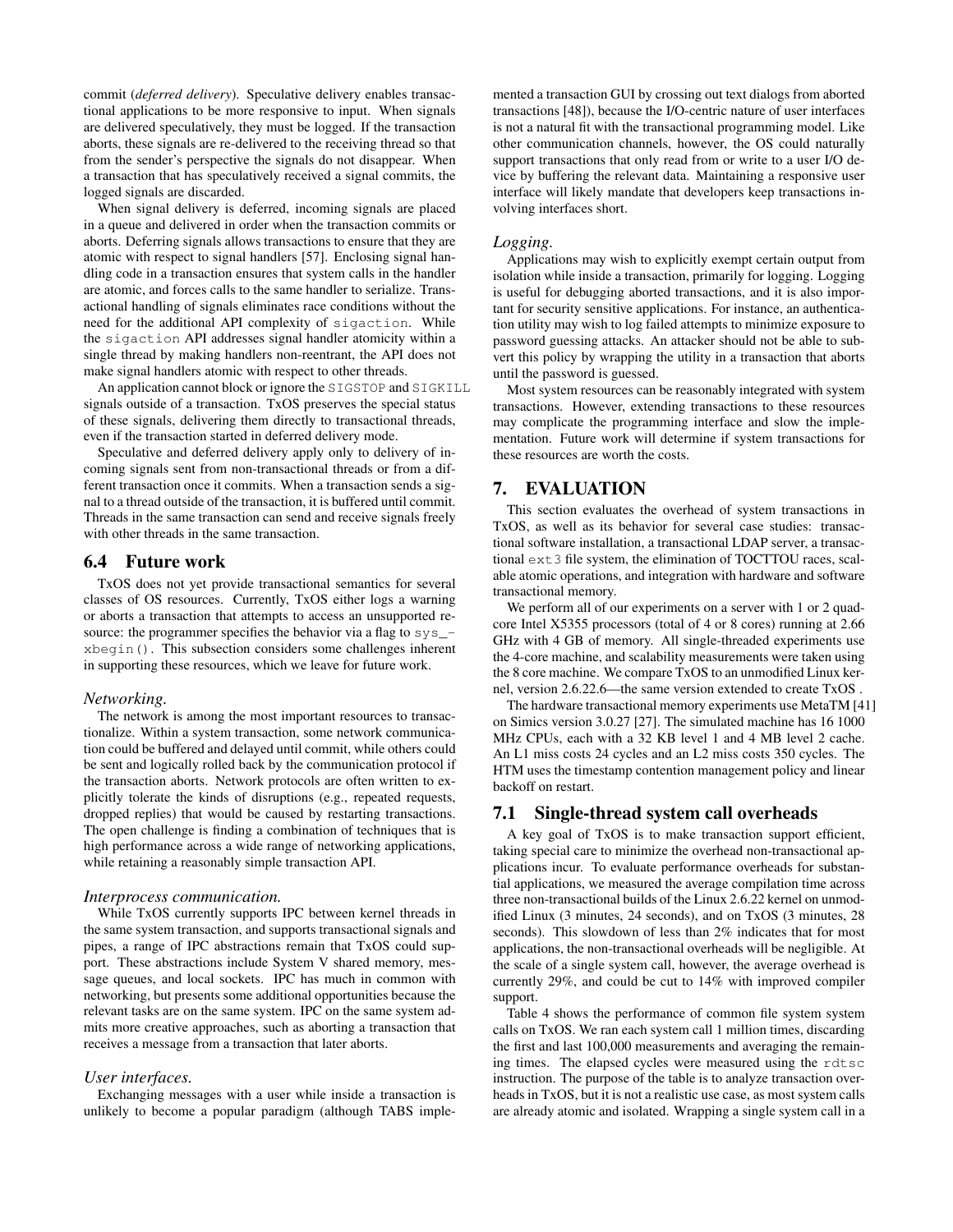| Call    | Linux |      | <b>Base</b>  |      | <b>Static</b> |      | <b>NoTx</b>  |      | <b>Bgnd Tx</b> |       | In Tx        |       | Tx           |
|---------|-------|------|--------------|------|---------------|------|--------------|------|----------------|-------|--------------|-------|--------------|
| access  | 2.4   | 2.4  | $1.0\times$  | 2.6  | $1.1\times$   | 3.2  | $1.4\times$  | 3.2  | $1.4\times$    | 11.3  | $4.7\times$  | 18.6  | $7.8\times$  |
| stat    | 2.6   | 2.6  | $1.0\times$  | 2.8  | $1.1\times$   | 3.4  | $1.3\times$  | 3.4  | $1.3\times$    | 11.5  | $4.1\times$  | 20.3  | $7.3\times$  |
| open    | 2.9   | 3.1  | $1.1\times$  | 3.2  | $1.2\times$   | 3.9  | $1.4\times$  | 3.7  | $1.3\times$    | 16.5  | $5.2\times$  | 25.7  | $8.0\times$  |
| unlink  | 6.1   | 7.2  | .2 $\times$  | 8.1  | $1.3\times$   | 9.4  | $1.5\times$  | 10.8 | $1.7\times$    | 18.1  | $3.0\times$  | 31.9  | $7.3\times$  |
| link    | 7.7   | 9.1  | $1.2\times$  | 12.3 | $1.6\times$   | 11.0 | $1.4\times$  | 17.0 | $2.2\times$    | 57.1  | $7.4\times$  | 82.6  | $10.7\times$ |
| mkdir   | 64.7  | 71.4 | $1.1\times$  | 73.6 | $1.1\times$   | 79.7 | $1.2\times$  | 84.1 | $1.3\times$    | 297.1 | $4.6\times$  | 315.3 | $4.9\times$  |
| read    | 2.6   | 2.8  | $1.1\times$  | 2.8  | $1.1\times$   | 3.6  | $1.3\times$  | 3.6  | $1.3\times$    | 11.4  | $4.3\times$  | 18.3  | $7.0\times$  |
| write   | 12.8  | 9.9  | $0.7\times$  | 10.0 | $0.8\times$   | 11.7 | $0.9\times$  | 13.8 | $1.1\times$    | 16.4  | $1.3\times$  | 39.0  | $3.0\times$  |
| geomean |       |      | $1.03\times$ |      | $1.14\times$  |      | $1.29\times$ |      | $1.42\times$   |       | $3.93\times$ |       | $6.61\times$ |

Table 4: Execution time in thousands of processor cycles of common system calls on TxOS and performance relative to Linux. Base is the basic overhead introduced by data structure and code modifications moving from Linux to TxOS, without the overhead of transactional lists. Static emulates compiling two versions of kernel functions, one for transactional code and one for non-transactional code, and includes transactional list overheads. These overheads are possible with compiler support. NoTX indicates the current speed of non-transactional system calls on TxOS. Bgnd Tx indicates the speed of non-transactional system calls when another process is running a transaction in the background. In Tx is the cost of a system call inside a transaction, excluding  $sys\_xbegin()$  and  $sys\_xend()$ , and Tx includes these system calls.

transaction is the worst case for TxOS performance because there is very little work across which to amortize the cost of creating shadow objects and commit.

The Base column shows the base overhead from adding transactions to Linux. These overheads have a geometric mean of 3%, and are all below 20%, including a performance improvement for write. Overheads are incurred mostly by increased locking in TxOS and the extra indirection necessitated by data structure reorganization (e.g., separation of header and data objects). These low overheads show that transactional support does not significantly slow down non-transactional activity.

TxOS replaces simple linked lists with a more complex transactional list (§5.2.3). The transactional list allows more concurrency, both by eliminating transactional conflicts and by introducing finegrained locking on lists, at the expense of higher single-thread latency. The Static column adds the latencies due to transactional lists to the base overheads (roughly 10%, though more for link).

The Static column assumes that TxOS can compile two versions of all system calls: one used by transactional threads and the other used by non-transactional threads. Our TxOS prototype uses dynamic checks, which are frequent and expensive. With compiler support, these overheads are achievable.

The NoTx column presents measurements of the current TxOS prototype, with dynamic checks to determine if a thread is executing a transaction. The Bgnd Tx column are non-transactional system call overheads for TxOS while there is an active system transaction in a different thread. Non-transactional system calls need to perform extra work to detect conflicts with background transactions. The In Tx column shows the overhead of the system call in a system transaction. This overhead is high, but represents a rare use case. The Tx column includes the overheads of the sys\_ xbegin()and sys\_xend()system calls.

# 7.2 Applications and micro-benchmarks

Table 5 shows the performance of TxOS on a range of applications and micro-benchmarks. Each measurement is the average of three runs. The slowdown relative to Linux is also listed. Postmark is a file system benchmark that simulates the behavior of an email, network news, and e-commerce client. We use version 1.51 with the same transaction boundaries as Amino [56]. The LFS small file benchmark operates on 10,000 1024 bytes files, and the large file benchmark reads and writes a 100MB file. The Reimplemented Andrew Benchmark (RAB) is a reimplementation of the Modified Andrew Benchmark, scaled for modern computers. Initially, RAB creates 500 files, each containing 1000 bytes of pseudo-random printable-ASCII content. Next, the benchmark measures execution time of four distinct phases: the mkdir phase creates 20,000 directories; the cp phase copies the 500 generated files into 500 of these directories, resulting in 250,000 copied files; the du phase calculates the disk usage of the files and directories with the du command; and the grep/sum phase searches the files for a short string that is not found and checksums their contents. The sizes of the mkdir and cp phases are chosen to take roughly similar amounts of time on our test machines. In the transactional version, each phase is wrapped in a transaction. Make wraps a software compilation in a transaction. Dpkg and Install are software installation benchmarks that wrap the entire installation in a transaction, as discussed in the following subsection.

Across most workloads, the overhead of system transactions is quite reasonable  $(1-2\times)$ , and often system transactions speed up the workload (e.g., postmark, LFS small file create, RAB mkdir and cp phases). Benchmarks that repeatedly write files in a transaction, such as the LFS large file benchmark sequential write or the LFS small file create phase, are more efficient than Linux. Transaction commit groups the writes and presents them to the I/O scheduler all at once, improving disk arm scheduling and, on ext2 and ext3, increasing locality in the block allocations. Write-intensive workloads outperform non-transactional writers by as much as a factor of 29.7×.

TxOS requires extra memory to buffer updates. We surveyed several applications' memory overheads, and focus here on the LFS small and large benchmarks as two representative samples. Because the utilization patterns vary across different portions of physical memory, we consider low memory, which is used for kernel data structures, separately from high memory, which can be allocated to applications or to the page cache (which buffers file contents in memory). High memory overheads are proportional to the amount data written. For LFS large, which writes a large stream of data, TxOS uses 13% more high memory than Linux, whereas LFS small, which writes many small files, introduced less than 1% space consumption overhead. Looking at the page cache in isolation, TxOS allocates  $1.2-1.9\times$  as many pages as unmodified Linux. The pressure on the kernel's reserved portion of physical memory, or low memory, is 5% higher for transactions across all benchmarks. This overhead comes primarily from the kernel slab allocator, which allocates  $2.4 \times$  as much memory. The slab allo-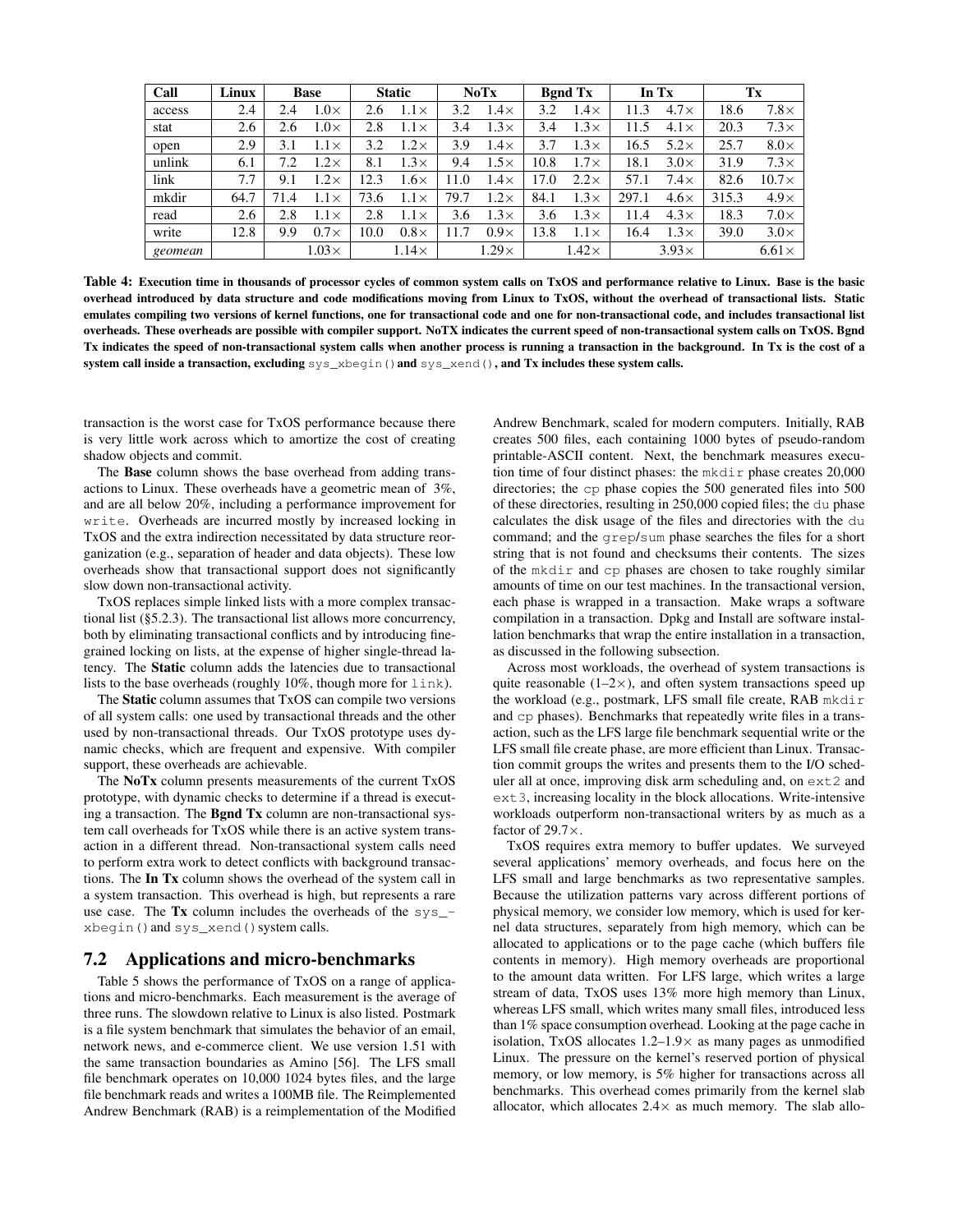| <b>Bench</b> | Linux<br>ext2 | <b>TxOS</b><br>ACI |              | Linux<br>ext3 |       | <b>TxOS</b><br>ACID |
|--------------|---------------|--------------------|--------------|---------------|-------|---------------------|
| postmark     | 38.0          | 7.6                | $0.2\times$  | 180.9         | 154.6 | $0.9\times$         |
| lfs small    |               |                    |              |               |       |                     |
| create       | 4.6           | 0.6                | $0.1\times$  | 10.1          | 1.4   | $0.1\times$         |
| read         | 1.7           | 2.2                | $1.2\times$  | 1.7           | 2.1   | $1.3\times$         |
| delete       | 0.2           | 0.4                | $2.0\times$  | 0.2           | 0.5   | $2.4\times$         |
| lfs large    |               |                    |              |               |       |                     |
| write seq    | 1.4           | 0.3                | $0.2\times$  | 3.4           | 2.0   | $0.6\times$         |
| read seq     | 1.3           | 1.4                | $1.1\times$  | 1.5           | 1.6   | $1.1\times$         |
| write rnd    | 77.3          | 2.6                | $0.03\times$ | 84.3          | 4.2   | $0.05\times$        |
| read rnd     | 75.8          | 71.8               | $0.9\times$  | 70.1          | 70.2  | $1.0\times$         |
| <b>RAB</b>   |               |                    |              |               |       |                     |
| mkdir        | 8.7           | 2.3                | $0.3\times$  | 9.4           | 2.2   | $0.2\times$         |
| cp           | 14.2          | 2.5                | $0.2\times$  | 13.8          | 2.6   | $0.2\times$         |
| du           | 0.3           | 0.3                | $1.0\times$  | 0.4           | 0.3   | $0.8\times$         |
| grep/sum     | 2.7           | 3.9                | $1.4\times$  | 4.2           | 3.8   | $0.9\times$         |
| dpkg         | $\cdot^8$     | .9                 | $1.1\times$  | .8            | .9    | $1.1\times$         |
| make         | 3.2           | 3.3                | $1.0\times$  | 3.1           | 3.3   | $1.1\times$         |
| install      | 1.9           | 2.7                | $1.4\times$  | 1.7           | 2.9   | $1.7\times$         |

Table 5: Execution time in seconds for several transactional benchmarks on TxOS and slowdown relative to Linux. ACI represents nondurable transactions, with a baseline of ext2, and ACID represents durable transactions with a baseline of ext3 with full data journaling.

cator is used for general allocation (via kmalloc) and for common kernel objects, like inodes. TxOS's memory use indicates that buffering transactional updates in memory is practical, especially considering the trend in newer systems toward larger DRAM and 64-bit addresses.

### 7.3 Software installation

By wrapping system commands in a transaction, we extend make, make install, and dpkg, the Debian package manager, to provide ACID properties to software installation. We first test make with a build of the text editor nano, version 2.0.6. Nano consists of 82 source files totaling over 25,000 lines of code. Next, we test make install with an installation of the Subversion revision control system, version 1.4.4. Finally, we test dpkg by installing the package for OpenSSH version 4.6. The OpenSSH package was modified not to restart the daemon, as the script responsible sends a signal and waits for the running daemon to exit, but TxOS defers the signal until commit. This script could be rewritten to match the TxOS signal API in a production system.

As Table 5 shows, the overhead for adding transactions is quite reasonable  $(1.1-1.7\times)$ , especially considering the qualitative benefits. For instance, by checking the return code of dpkg, our transactional wrapper was able to automatically roll back a broken Ubuntu build of OpenSSH (4.6p1-5ubuntu0.3), and no concurrent tasks were able to access the invalid package files during the installation.

#### 7.4 Transactional LDAP server

Many applications have fairly modest concurrency control requirements for their stable data storage, yet use heavyweight solutions, such as a database server. An example is Lightweight Directory Access Protocol (LDAP) servers, which are commonly used to authenticate users and maintain contact information for large organizations. System transactions provide a simple, lightweight storage solution for such applications.

To demonstrate that system transactions can provide lightweight concurrency control for server applications, we modified the slapd server in OpenLDAP 2.3.35's flat file storage module (called LDIF)

| <b>Back end</b> | <b>Search</b> | Search         | Add                 | Del                  |  |
|-----------------|---------------|----------------|---------------------|----------------------|--|
|                 | <b>Single</b> | <b>Subtree</b> |                     |                      |  |
| <b>BDB</b>      | 3229          | 2076           | 203                 | 172                  |  |
| LDIF            | 3171          | 2107           | $1032 (5.1 \times)$ | 2458 $(14.3\times)$  |  |
| LDIF-TxOS       | 3124          | 2042           | 413 $(2.0\times)$   | $(4.2\times)$<br>714 |  |

Table 6: Throughput in queries per second of OpenLDAP's slapd server (higher is better) for a read-only and write-mostly workload. For the Add and Del workloads, the increase in throughput over BDB is listed in parentheses. The BDB storage module uses Berkeley DB, LDIF uses a flat file with no consistency for updates, and LDIF-TxOS augments the LDIF storage module use system transactions on a flat file. LDIF-TxOS provides the same crash consistency guarantees as BDB with more than double the write throughput.

to use system transactions. The OpenLDAP server supports a number of storage modules; the default is Berkeley DB (BDB). We used the SLAMD distributed load generation engine<sup>1</sup> to exercise the server, running in single-thread mode. Table 6 shows throughput for the unmodified Berkeley DB storage module, the LDIF storage module augmented with a simple cache, and LDIF using system transactions. The "Search Single" experiment exercises the server with single item read requests, whereas the "Search Subtree" column submits requests for all entries in a given directory subtree. The "Add" test measures throughput of adding entries, and "Del" measures the throughput of deletions.

The read performance (search single and search subtree) of each storage module is within 3%, as most reads are served from an in-memory cache. LDIF has  $5-14 \times$  the throughput of BDB for requests that modify the LDAP database (add and delete). However, the LDIF module does not use file locking, synchronous writes or any other mechanism to ensure consistency. LDIF-TxOS provides ACID guarantees for updates. Compared to BDB, the read performance is similar, but workloads that update LDAP records using system transactions outperform BDB by 2–4×. LDIF-TxOS provides the same guarantees as the BDB storage module with respect to concurrency and recoverability after a crash.

#### 7.5 Transactional ext3

In addition to measuring the overheads of durable transactions, we validate the correctness of our transactional  $ext{ext3}$  implementation by powering off the machine during a series of transactions. After the machine is powered back on, we mount the disk to replay any operations in the ext3 journal and run fsck on the disk to validate that it is in a consistent state. We then verify that all results from committed transactions are present on the disk, and that no partial results from uncommitted transactions are visible. To facilitate scripting, we perform these checks using Simics. Our system successfully passes over 1,000 trials, giving us a high degree of confidence that TxOS transactions correctly provide atomic, durable updates to stable storage.

#### 7.6 Eliminating race attacks

System transactions provide a simple, deterministic method for eliminating races on system resources. To qualitatively validate this claim, we reproduce several race attacks from recent literature on Linux and validate that TxOS prevents the exploit.

We downloaded the symlink TOCTTOU attacker code used by Borisov et al. [6] to defeat Dean and Hu's probabilistic countermeasure [11]. This attack code creates memory pressure on the file

<sup>1</sup> http://www.slamd.com/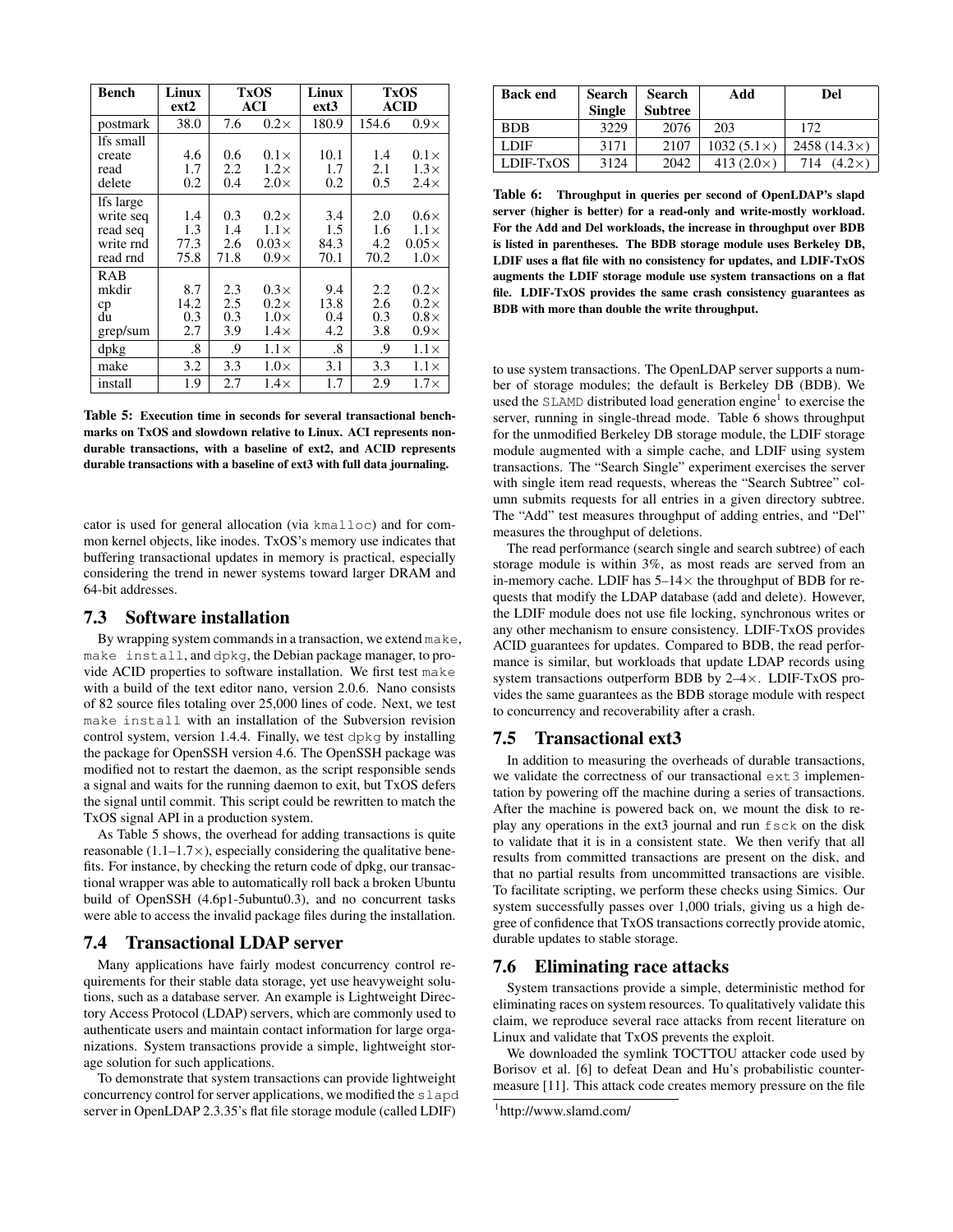

Figure 5: Time to perform 500,000 renames divided across a number of threads (lower is better). TxOS implements its renames as calls to sys\_xbegin(), link, unlink, and sys\_xend(), using 4 system calls for every Linux rename call. Despite higher single-threaded overhead, TxOS provides better scalability, outperforming Linux by  $3.9\times$ at 8 CPUs. At 8 CPUs, TxOS also outperforms a simple, non-atomic link/unlink combination on Linux by 1.9×.

system cache to force the victim to deschedule for disk I/O, thereby lengthening the amount of time spent between checking the path name and using it. This additional time allows the attacker to win nearly every time on Linux.

On TxOS, the victim successfully resists the attacker by reading a consistent view of the directory structure and opening the correct file. The attacker's attempt to interpose a symbolic link creates a conflicting update that occurs after the transactional access check starts, so TxOS puts the attacker to sleep on the asymmetric conflict. The performance of the safe victim code on TxOS is statistically indistinguishable from the vulnerable victim on Linux.

To demonstrate that TxOS improves robustness while preserving simplicity for signal handlers, we reproduced two of the attacks described by Zalewksi [57]. The first attack is representative of a vulnerability present in sendmail up to 8.11.3 and 8.12.0.Beta7, in which an attacker induces a double-free in a signal handler. The second attack, representative of a vulnerability in the screen utility, exploits lack of signal handler atomicity. Both attacks lead to root compromise; the first can be fixed by using the sigaction API rather than signal, while the second cannot. We modified the signal handlers in these attacks by wrapping handler code in a sys\_xbegin, sys\_xend pair, which provides signal handler atomicity without requiring the programmer to change the code to use sigaction. In our experiments, TxOS serializes handler code with respect to other system operations, and therefore defeats both attacks.

#### 7.7 Concurrent performance

System calls like rename and open have been used as *ad hoc* solutions for the lack of general-purpose atomic actions. These system calls have strong semantics (a rename is atomic within a file system), resulting in complex implementations whose performance does not scale. As an example in Linux, rename has to serialize all cross-directory renames on a single file-system-wide mutex because finer-grained locking would risk deadlock. The problem is not that performance tuning rename is difficult, but it would substantially increase the implementation complexity of the entire file system, including unrelated system calls.

| <b>Execution Time</b> |       |             | <b>System Calls</b> | <b>Allocated Pages</b> |        |  |
|-----------------------|-------|-------------|---------------------|------------------------|--------|--|
| <b>TxOS</b>           | Linux | <b>TxOS</b> | Linux               | <b>TxOS</b><br>Linux   |        |  |
| .05                   | .05   | 1.084       | 1.024               | 8.755                  | 25,876 |  |

Table 7: Execution Time, number of system calls, and allocated pages for the genome benchmark on the MetaTM HTM simulator with 16 processors.

Transactions allow the programmer to combine simpler system calls to perform more complex operations, yielding better performance scalability and a simpler implementation. Figure 5 compares the unmodified Linux implementation of rename to calling sys\_xbegin(), link, unlink, and sys\_xend() in TxOS. In this micro-benchmark, we divide 500,000 cross-directory renames across a number of threads.

TxOS has worse single-thread performance because it makes four system calls for each Linux system call. But TxOS quickly recovers the performance, performing within 6% at 2 CPUs and out-performing rename by  $3.9\times$  at 8 CPUs. The difference in scalability is directly due to TxOS using fine-grained locking to implement transactions, whereas Linux must use coarse-grained locks to maintain the fast path for rename and keep its implementation complexity reasonable. While this experiment is not representative of real workloads, it shows that solving consistency problems with modestly complex system calls like rename will either harm performance scalability or introduce substantial implementation complexity. Because of Linux's coarse-grained locks, TxOS' atomic link/unlink pair outperforms the Linux nonatomic link/unlink pair by a factor of 1.9× at 8 CPUs.

### 7.8 Integration with software TM

We qualitatively verify that system transactions can be integrated with existing transactional memory systems by extending a software and hardware TM implementation to use system transactions. We integrated DATM-J [42], a Java-based STM, with system transactions. The only modifications to the STM are to follow the commit protocol when committing a user level transaction that invokes a system call and to add return code checks for aborted system transactions, as outlined in Section 4.3.

We tested the integration of DATM-J with TxOS by modifying Tornado, a multi-threaded web server that is publicly available on sourceforge, to use transactions. Tornado protects its data structures with STM transactions, and the STM transparently protects concurrent reads and writes to its data files from interfering with each other. The original code uses file locking. For one synthetic workload, the STM version is 47% faster at 7 threads.

#### 7.9 Integration with hardware TM

In the genome benchmark from the STAMP transactional memory benchmark suite [31], the lack of integration between the hardware TM system and the operating system results in an unavoidable memory leak. Genome allocates memory during a transaction, and the allocation sometimes calls mmap. When the transaction restarts, it rolls back the allocator's bookkeeping for the mmap, but not the results of the mmap system call, thereby leaking memory. When the MetaTM HTM system [41] is integrated with TxOS, the mmap is made part of a system transaction and is properly rolled back when the user-level transaction aborts.

Table 7 shows the execution time, number of system calls within a transaction, and the number of allocated pages at the end of the benchmark for both TxOS and unmodified Linux running on Meta-TM. TxOS rolls back mmap in unsuccessful transactions, allocating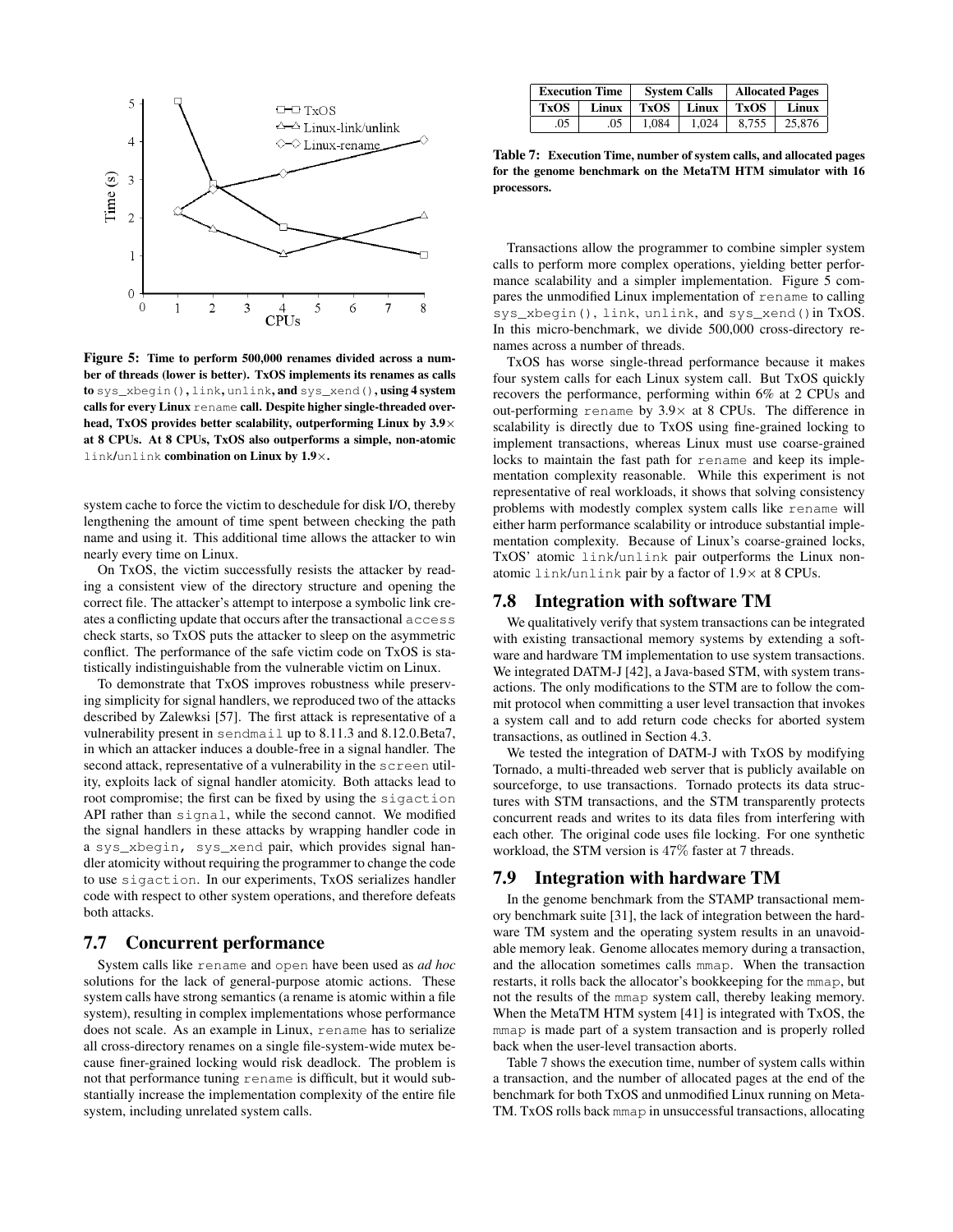$3\times$  less heap memory to the application. Benchmark performance is not affected. No source code or libc changes are required for TxOS to detect that mmap is transactional.

The possibility of an mmap leak is a known problem [58], with several proposed solutions, including open nesting [33] and a transactional pause instruction [58]. All previously proposed solutions complicate the programming model, the hardware, or both. System transactions address the memory leak with the simplest hardware requirements and user API.

# 8. RELATED WORK

In this section we contrast TxOS with previous research in OS transactions, transactional memory, Speculator, transactional file systems, and distributed transactions.

#### *Previous transactional operating systems.*

Locus [55] and QuickSilver [20, 45] are operating systems that support transactions. Both systems use database implementation techniques for transactions, isolating data structures with two-phase locking and rolling back failed transactions from an undo log. A shortcoming of this approach is that simple locks, and even readerwriter locks, do not capture the semantics of container objects, such as a directory. Multiple transactions can concurrently and safely create files in the same directory so long as none of them use the same file name or read the directory. Unfortunately, creating a file in these systems requires a write lock on the directory, which serializes the writing transactions and eliminates concurrency. To compensate for the poor performance of reader-writer locks, both systems allow directory contents to change during a transaction, which reintroduces the possibility of the TOCTTOU race conditions that system transactions ought to eliminate. In contrast, TxOS implements system transactions with lazy version management, more sophisticated containers, and asymmetric conflict detection, allowing it to provide higher isolation levels while minimizing performance overhead.

#### *Transactional Memory.*

Transactional Memory (TM) systems provide a mechanism to provide atomic and isolated updates to application data structures. Transactional memory is implemented either as modifications to cache coherence hardware (HTM) [19,32], in software (STM) [12], or as a hybrid of the two [8, 10].

Volos et al. [54] extend the Intel STM compiler with xCalls, which support deferral or rollback of common system calls when performed in a memory transaction. Because xCalls are implemented in a single, user-level application, they cannot isolate transaction effects from kernel threads in different processes, ensure durable updates to a file, or support multi-process transactions, all of which are needed to perform a transactional software installation and are supported by TxOS.

The system transactions supported by TxOS solve a fundamentally different problem from those solved by TxLinux [43]. Tx-Linux is a variant of Linux that uses hardware transactional memory as a synchronization primitive to protect OS data structures within the kernel, whereas TxOS exports a transactional API to user programs. The techniques used to build TxLinux enforce consistency for kernel memory accesses within short critical regions. However, these techniques are insufficient to implement TxOS, which must guarantee consistency across heterogeneous system resources, and which must support system transactions spanning multiple system calls. TxLinux requires hardware transactional memory support, whereas TxOS runs on currently available commodity hardware.

| <b>Feature</b>                | Amino | TxF              | Valor | <b>TxOS</b> |
|-------------------------------|-------|------------------|-------|-------------|
| Low overhead kernel           | No    | Yes              | Yes   | <b>Yes</b>  |
| implementation                |       |                  |       |             |
| Can be root fs?               | No    | Yes              | Yes   | Yes         |
| Framework for                 | No    | $\mathrm{No}^2$  | Yes   | <b>Yes</b>  |
| transactionalizing other file |       |                  |       |             |
| systems                       |       |                  |       |             |
| Simple programmer interface   | Yes   | No               | No    | Yes         |
| Other kernel resources in a   | No    | Yes <sup>3</sup> | No    | Yes         |
| transaction                   |       |                  |       |             |

Table 8: A summary of features supported by recent transactional file systems.

#### *Speculator.*

Speculator [35] applies an isolation and rollback mechanism to the operating system that is very similar to transactions, allowing the system to speculate past high-latency remote file system operations. The transactional semantics TxOS provides to user programs is a more complicated endeavor. In TxOS, transactions must be isolated from each other, while Speculator is designed for applications to share speculative results when they access the same data. Speculator does not eliminate TOCTTOU vulnerabilities. If a TOCTTOU attack occurred in Speculator, the attacker and victim would be part of the same speculation, allowing the attack to succeed. Speculator has been extended to parallelize security checks [36] and to debug system configuration [50], but does not provide ACID semantics for user-delimited speculation, and is thus insufficient for applications like atomic software installation/update.

#### *Transactional file systems.*

TxOS simplifies the task of writing a transactional file system by detecting conflicts and versioning data in the virtual file system layer. Some previous work such as OdeFS [15], Inversion [38], and DBFS [34] provide a file system interface to a database, implemented as a user-level NFS server. These systems do not provide atomic, isolated updates to local disk, and cannot address the problem of coordinating access to OS-managed resources. Berkeley DB and Stasis [46] are transactional libraries, not file systems. Amino [56] supports transactional file operation semantics by interposing on system calls using ptrace and relying on a user-level database to store and manage file system data and metadata. Other file systems implement all transactional semantics directly in the file system, as illustrated by Valor [49], Transactional NTFS (also known as TxF) [44], and others [14, 45, 47].

Table 8 lists several desirable properties for a transactional file system and compares TxOS with recent systems. Because Amino's database must be hosted on a native file system, it cannot be used as the root file system. TxF can be used as the root file system, but the programmer must ensure that the local system is the two-phase commit coordinator if it participates in a distributed transaction.

Like TxOS, Valor provides kernel support in the page cache to simplify the task of adding transactions to new file systems. Valor supports transactions larger than memory, which TxOS currently does not. Valor primarily provides logging and coarse-grained locking for files. Because directory operations require locking the directory, Valor, like QuickSilver, is more conservative than necessary with respect to concurrent directory updates.

<sup>2</sup>Windows provides a kernel transaction manager, which coordinates commits across transactional resources, but each individual filesystem is still responsible for implementing checkpoint, rollback, conflict detection, etc.

<sup>&</sup>lt;sup>3</sup>Windows supports a transactional registry.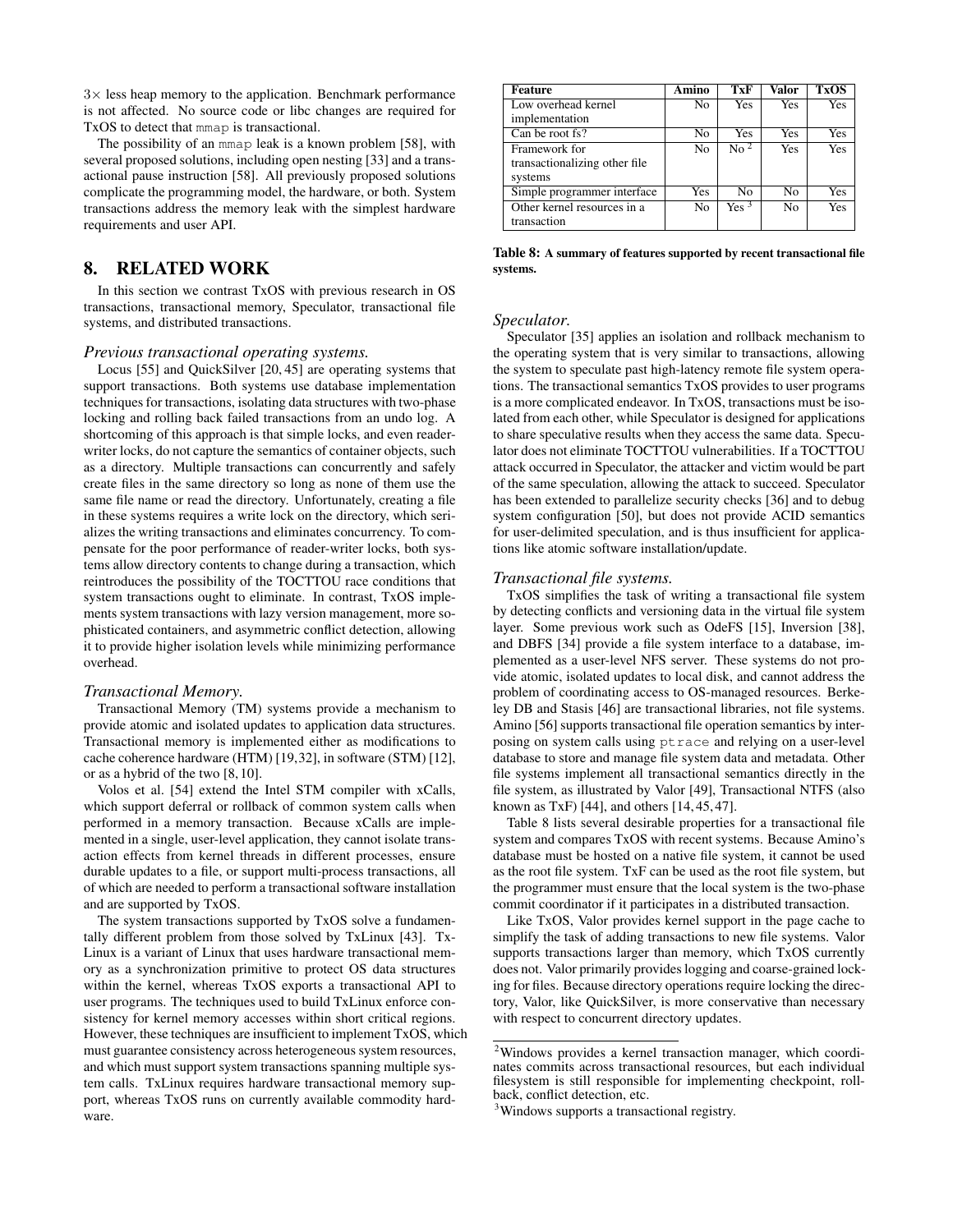In addition to TxF, Windows Vista introduced a transactional registry (TxR) and a kernel transaction manager (KTM) [44]. KTM allows applications to create kernel transaction objects that can coordinate transactional updates to TxF, TxR, and user-level applications, such as a database or software updater. KTM coordinates transaction commit, but each individual filesystem or other kernel component must implement its own checkpoint, rollback, conflict detection, etc. In contrast, TxOS minimizes the work required to transactionalize a file system by providing conflict detection and isolation in shared virtual filesystem code.

TxOS and KTM also represent different points in the design space of transactional application interfaces. KTM requires that all transactional accesses be explicit, whereas TxOS allows unmodified libraries or applications to be wrapped in a transaction. Requiring each system call to be explicitly transactional is a more conservative design because unsupported operations do not compile, whereas TxOS detects these dynamically. A key downside to KTM's low-level interface is that it requires individual application developers to be aware of accesses that can deadlock with completely unrelated applications on the same system (such as accessing two files in opposite order), and implement their own timeout and backoff system. In contrast, transactions in TxOS cannot deadlock and TxOS can arbitrate conflicts according to scheduler policies (Section 5.2.1) without any expert knowledge from the developer.

TxOS provides programmers with a simple, natural interface, augmenting the POSIX API with only three system calls (Table 2). Other transactional file systems require application programmers to understand implementation details, such as deadlock detection (TxF) and the logging and locking mechanism (Valor).

#### *Distributed transactions.*

A number of systems, including TABS [48], Argus [26], and Sinfonia [3], provide support for distributed transactional applications at the language or library level. User-level services cannot isolate system resources without OS support.

# 9. CONCLUSION

This paper argues for system transactions as a general-purpose, natural way for programmers to synchronize access to system resources, a problem currently solved in an *ad hoc* manner. TxOS supports transactions for system resources, including the file system, signals, memory allocation, and process management. Although system transactions in TxOS are limited in size and the scope of resources involved, they can solve a number of important, long-standing problems from a number of domains, including file system race conditions. This paper describes novel implementation techniques for system transactions that are efficient and minimize the effort required to extend transaction support to additional resources, such as converting a given file system implementation to a transactional file system.

# 10. ACKNOWLEDGMENTS

We extend thanks to Michael Bond, Michael Dahlin, Kathryn McKinley, Edmund Nightingale, Vitaly Shmatikov, Michael Walfish, Jean Yang, and the anonymous reviewers for careful reading of drafts, and to our shepherd Paul Barham for valuable feedback and suggestions. We also thank Indrajit Roy and Andrew Matsuoka for help developing TxOS. This research is supported by NSF Career Award 0644205 and the DARPA computer science study panel, phase 1. We thank Virtutech for their Simics academic site license program and Intel for an equipment donation.

# 11. REFERENCES

#### [1]

http://www.employees.org/˜satch/ssh/faq/TheWholeSSHFAQ.html. [2]

- http://plash.beasts.org/wiki/PlashIssues/ConnectRaceCondition.
- [3] M. K. Aguilera, A. Merchant, M. Shah, A. Veitch, and C. Karamanolis. Sinfonia: a new paradigm for building scalable distributed systems. In *SOSP*, New York, NY, USA, 2007. ACM.
- [4] D. J. Bernstein. Some thoughts on security after ten years of qmail 1.0. In *CSAW*, 2007.
- [5] C. Blundell, E. C. Lewis, and M. M. K. Martin. Deconstructing transactions: The subtleties of atomicity. In *Fourth Annual Workshop on Duplicating, Deconstructing, and Debunking*. Jun 2005.
- [6] N. Borisov, R. Johnson, N. Sastry, and D. Wagner. Fixing races for fun and profit: How to abuse atime. In *USENIX Security*, 2005.
- [7] X. Cai, Y. Gui, and R. Johnson. Exploiting unix file-system races via algorithmic complexity attacks. *Oakland*, 2009.
- [8] C. Cao Minh, M. Trautmann, J. Chung, A. McDonald, N. Bronson, J. Casper, C. Kozyrakis, and K. Olukotun. An effective hybrid transactional memory system with strong isolation guarantees. In *ISCA*. Jun 2007.
- [9] C. Cowan, S. Beattie, C. Wright, and G. Kroah-Hartman. RaceGuard: Kernel protection from temporary file race vulnerabilities. In *USENIX Security 2001*, pages 165–176.
- [10] P. Damron, A. Fedorova, Y. Lev, V. Luchangco, M. Moir, and D. Nussbaum. Hybrid transactional memory. In *ASPLOS*, 2006.
- [11] D. Dean and A. J. Hu. Fixing races for fun and profit: how to use access(2). In *USENIX Security*, pages 14–26, 2004.
- [12] D. Dice, O. Shalev, and N. Shavit. Transactional locking II. In *DISC*, pages 194–208, 2006.
- [13] U. Drepper. Secure file descriptor handling. In *LiveJournal*, 08.
- [14] E. Gal and S. Toledo. A transactional flash file system for microcontrollers. In *USENIX*, 2005.
- [15] N. Gehani, H. V. Jagadish, and W. D. Roome. Odefs: A file system interface to an object-oriented database. In *VLDB*, 1994.
- [16] S. Ghemawat, H. Gobioff, and S.-T. Leung. The google file system. *SOSP*, 2003.
- [17] J. Gray. Notes on data base operating systems. In *Operating Systems, An Advanced Course*. Springer-Verlag, 1978.
- [18] J. Gray and A. Reuter. *Transaction Processing: Concepts and Techniques*. Morgan Kaufmann, 1993.
- [19] L. Hammond, V. Wong, M. Chen, B. Carlstrom, J. Davis, B. Hertzberg, M. Prabhu, H. Wijaya, C. Kozyrakis, and K. Olukotun. Transactional memory coherence and consistency. In *ISCA*, June 2004.
- [20] R. Haskin, Y. Malachi, and G. Chan. Recovery management in QuickSilver. *ACM Trans. Comput. Syst.*, 6(1):82–108, 1988.
- [21] M. Herlihy and E. Koskinen. Transactional boosting: A methodology for highly-concurrent transactional objects. In *PPoPP*, 2008.
- [22] M. Herlihy, V. Luchangco, M. Moir, and I. William N. Scherer. Software transactional memory for dynamic-sized data structures. In *PODC*, 2003.